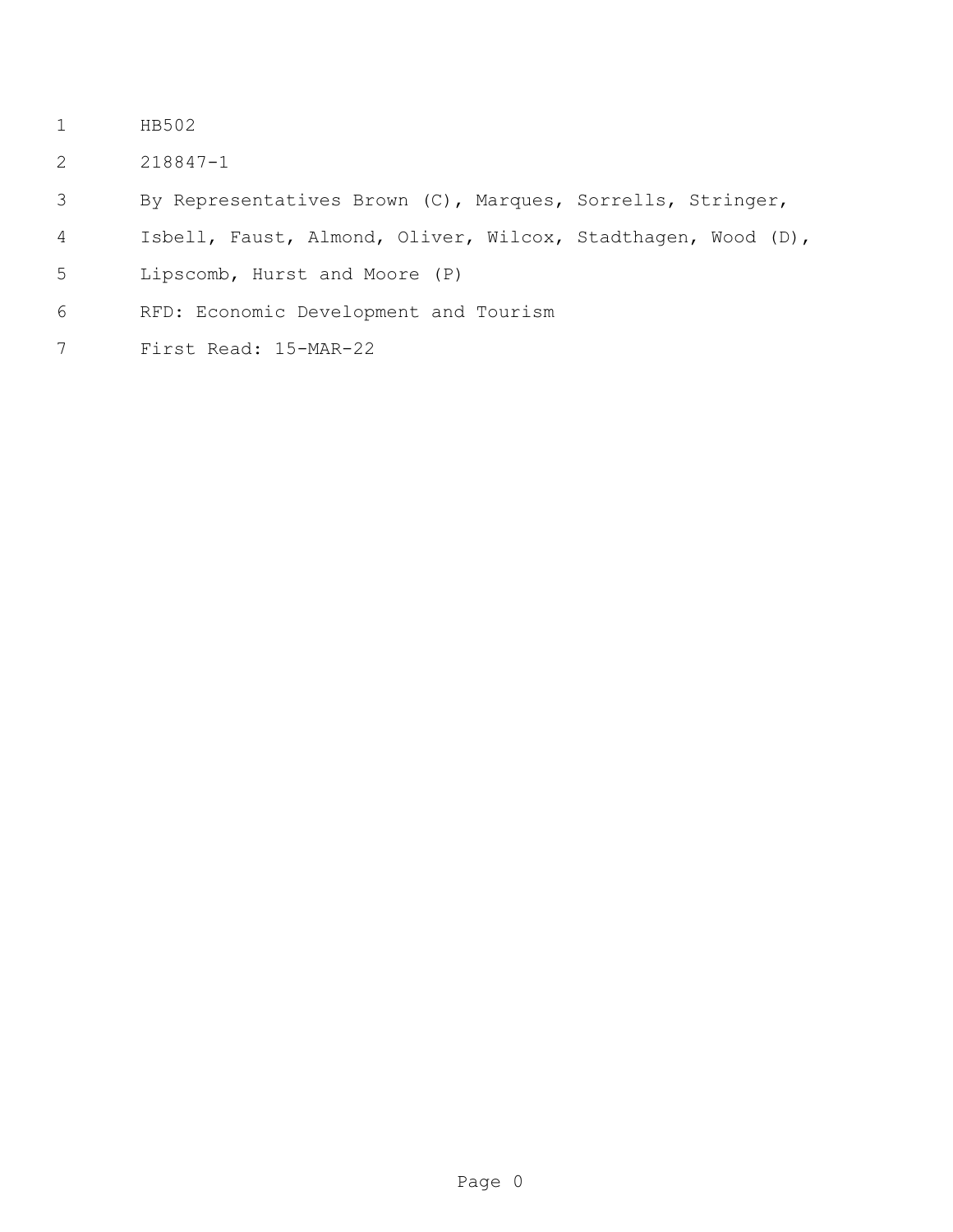218847-1:n:03/15/2022:CMH/bm LSA2022-984 SYNOPSIS: This bill would implement the constitutional amendment proposed in House Bill \_\_ of the 2022 Regular Session, which establishes the Alabama Education Lottery under the regulation of the Alabama Education Lottery Commission. This bill would further provide for the powers, membership, and duties of the commission. This bill would create the Enforcement Division within the commission and provide for its **powers** and duties. This bill would establish the Alabama Education Lottery Trust Fund and would provide for the administration and distribution of the funds 21 therein. This bill would provide for the issuance of lottery retailer licenses. This bill would authorize the commission to assess civil penalties for violations and would provide a process for hearings and appeals of a violation.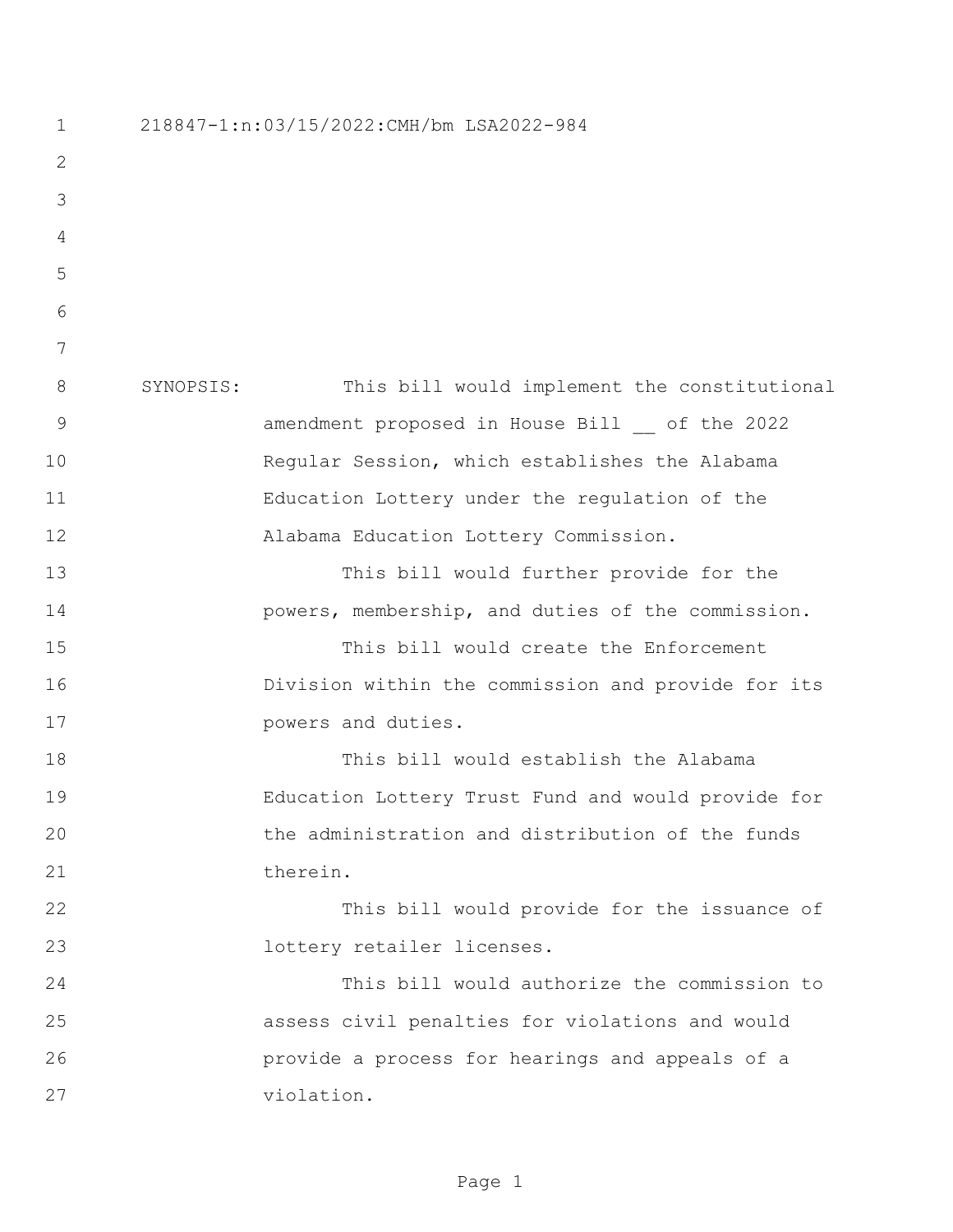This bill would provide for the disposition of proceeds from the Alabama Education Lottery Trust Fund, including establishing scholarship programs to be administered by the Alabama Commission on Higher Education, and would provide for the implementation and administration of those programs.

 This bill would provide criminal penalties for certain violations.

 This bill would also levy a state tax on net **1** lottery revenues and would provide for the distribution of license fees and tax proceeds.

 Amendment 621 of the Constitution of Alabama of 1901, as amended by Amendment 890, now appearing as Section 111.05 of the Official Recompilation of 16 the Constitution of Alabama of 1901, as amended, prohibits a general law whose purpose or effect would be to require a new or increased expenditure of local funds from becoming effective with regard to a local governmental entity without enactment by a 2/3 vote unless: it comes within one of a number 22 of specified exceptions; it is approved by the affected entity; or the Legislature appropriates funds, or provides a local source of revenue, to 25 the entity for the purpose.

 The purpose or effect of this bill would be to require a new or increased expenditure of local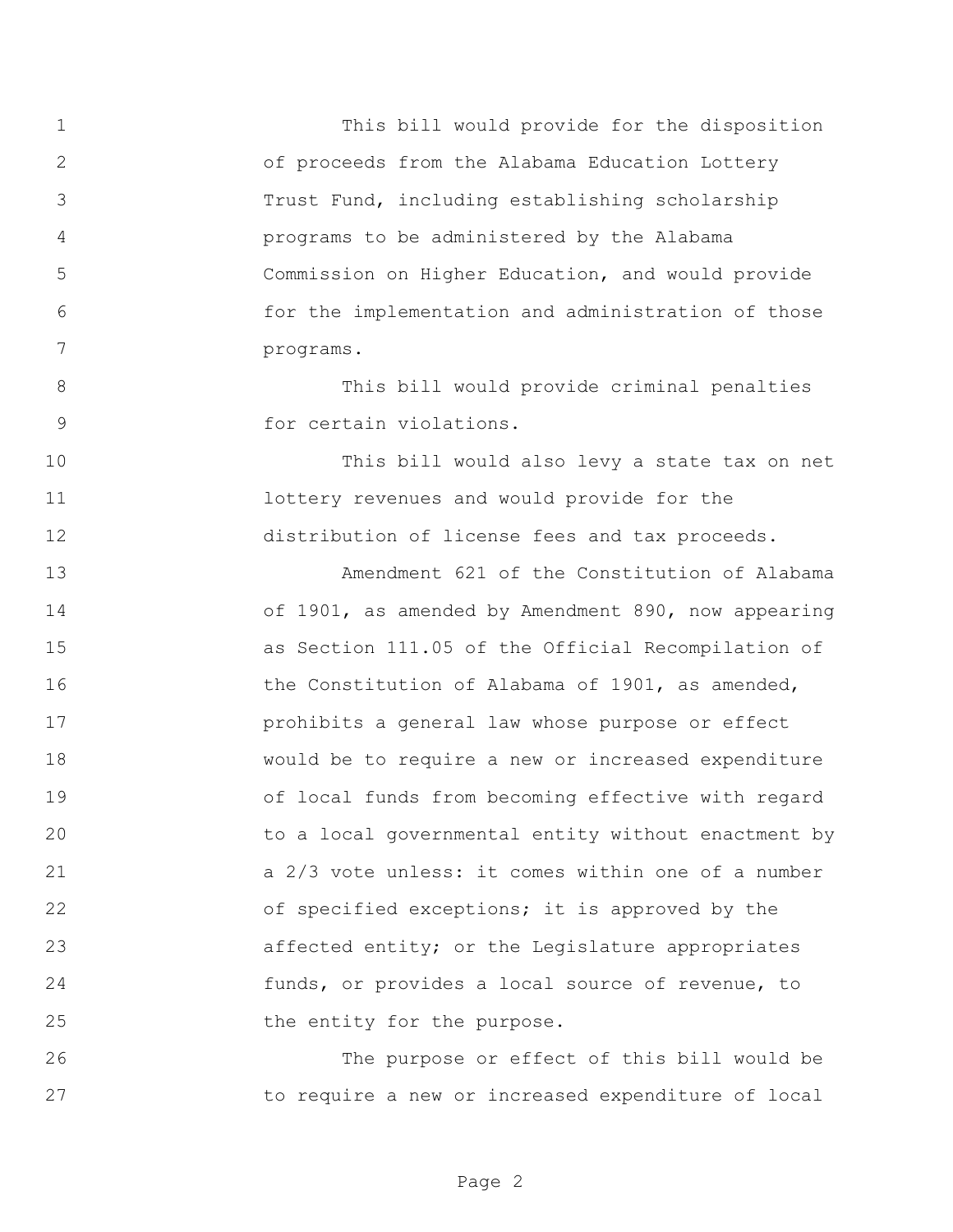funds within the meaning of the amendment. However, the bill does not require approval of a local governmental entity or enactment by a 2/3 vote to become effective because it comes within one of the specified exceptions contained in the amendment. A BILL 8 STRIP TO BE ENTITLED 9 AN ACT Relating to the Alabama Education Lottery Commission; to add Chapter 30 to Title 41 of the Code of Alabama 1975, to provide for the powers, membership, and duties of the Alabama Education Lottery Commission; to provide 15 for the personnel of the commission; to create an enforcement division within the commission; to provide for representation of the commission by the Attorney General; to provide for the licensure of lottery ticket retailers and the regulation 19 thereof; to provide certain license fees and the distribution of the fees; to provide for the assessment of civil penalties; to provide for criminal penalties for certain violations; to provide for a hearing and appeals process; to provide for the licensure and regulation of lottery game activities; to provide rulemaking authority; to provide for certain reporting requirements by the commission; to levy a state tax on lottery revenues and provide for the distribution thereof; to establish the Alabama Education Lottery Trust Fund; to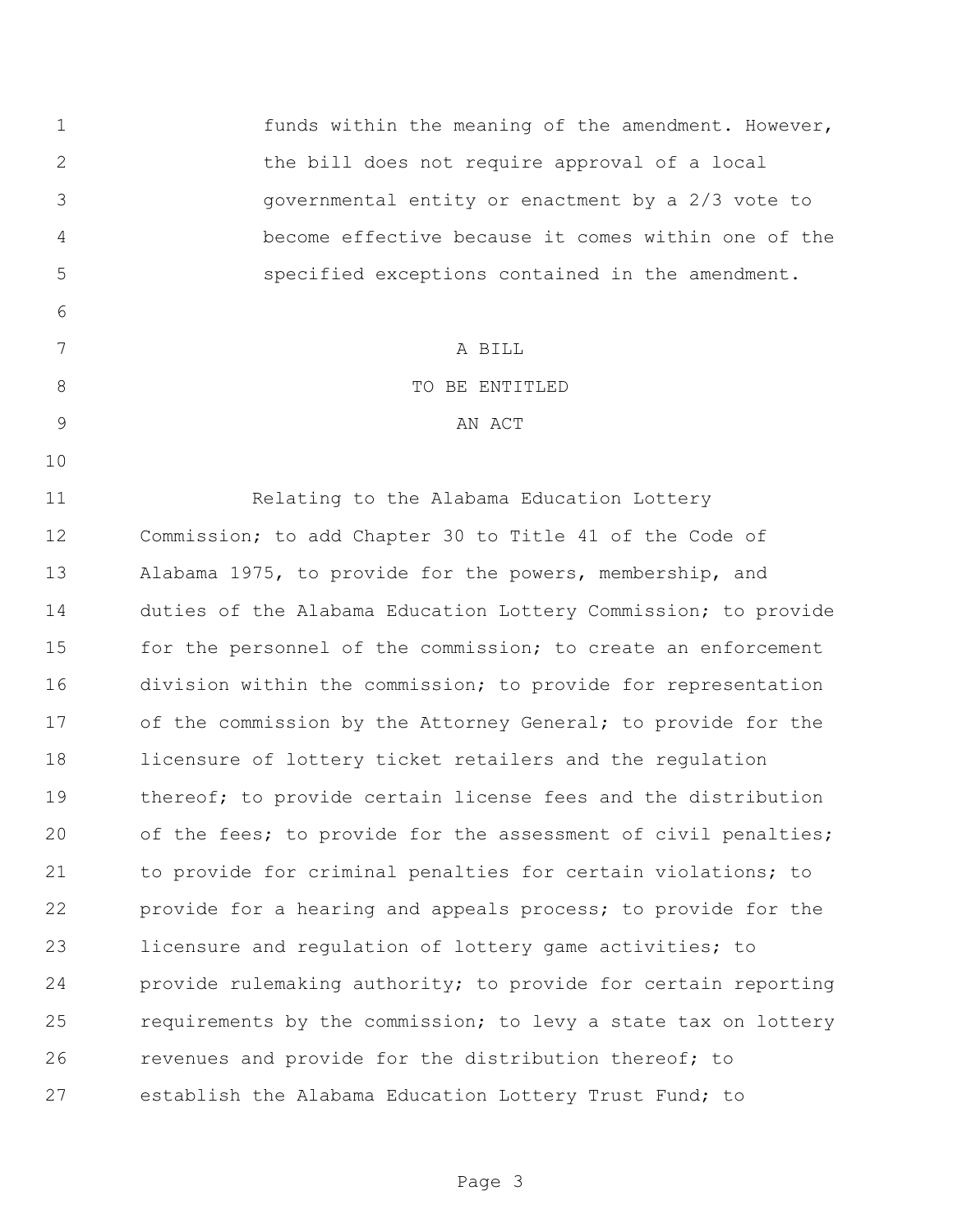establish scholarship programs to be administered by the Alabama Commission on Higher Education; to provide for the implementation and administration of those programs; and in connection therewith would have as its purpose or effect the requirement of a new or increased expenditure of local funds within the meaning of Amendment 621 of the Constitution of Alabama of 1901, as amended by Amendment 890, now appearing as Section 111.05 of the Official Recompilation of the Constitution of Alabama of 1901, as amended. BE IT ENACTED BY THE LEGISLATURE OF ALABAMA: Section 1. Chapter 30 is added to Title 41 of the Code of Alabama 1975, to read as follows: Chapter 30. Alabama Education Lottery Commission. §41-30-1. Definitions. For the purposes of this chapter, the following words shall have the following meanings: (1) ACHE. The Alabama Commission on Higher Education. (2) COMMISSION. The Alabama Education Lottery Commission created by the proposed House Bill \_\_ of the 2022 Regular Session and further provided for in this chapter. (3) DIRECTOR OF ENFORCEMENT. The Director of the Enforcement Division. (4) ELIGIBLE HIGH SCHOOL. A program of secondary education that is administered by any of the following: a. An Alabama public secondary school.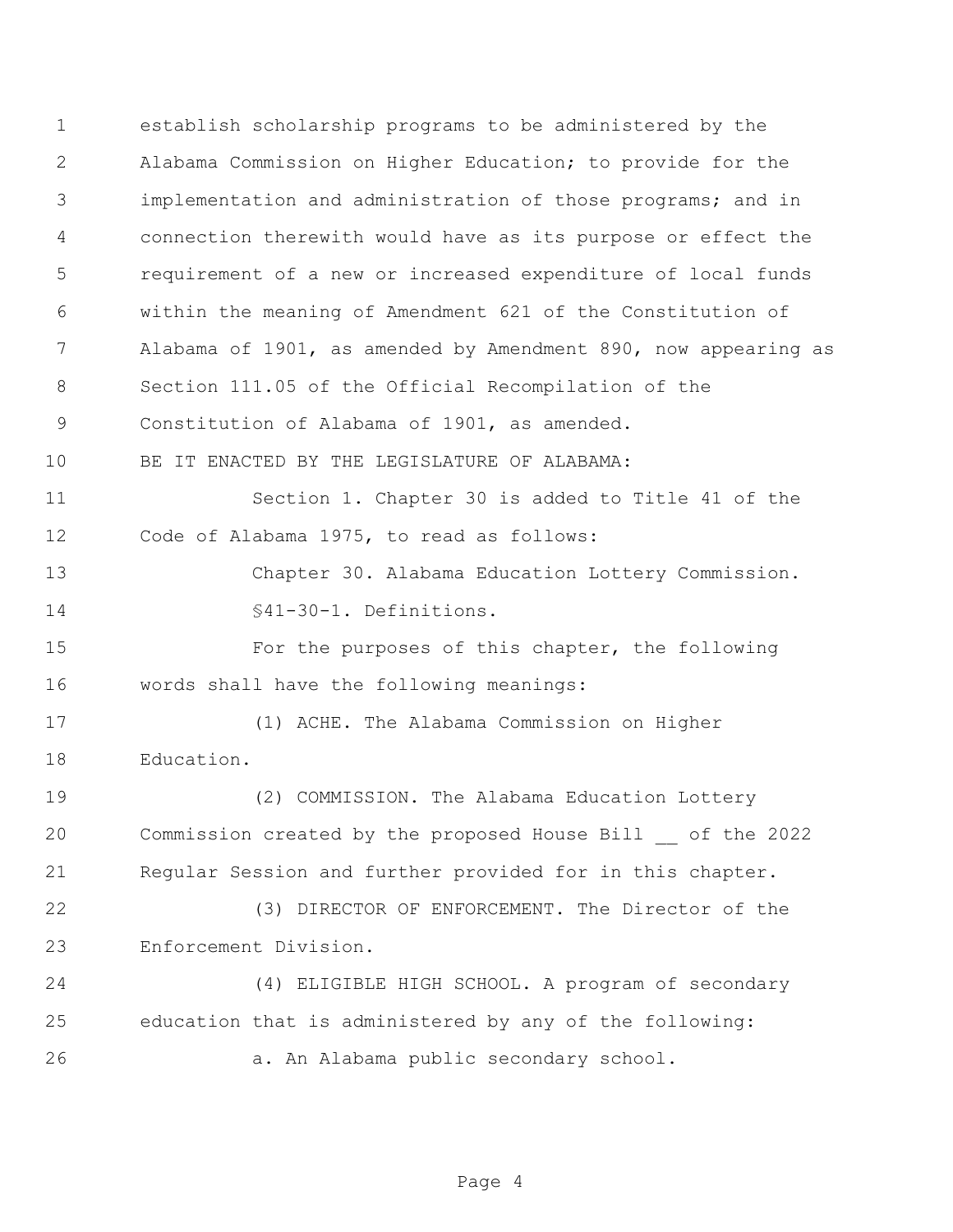- 1 b. An Alabama nonpublic secondary school subject to the requirements of Section 16-1-11.3.
- c. An Alabama private tutor subject to the requirements of Section 16-28-5.

 d. An Alabama public charter school as defined in Section 16-6F-4.

 e. A secondary school operated by the United States Department of Defense on a military base that is located in whole or in part in this state.

 f. An out-of-state public secondary school located 11 in a county bordering this state that residents of this state are authorized to attend.

 g. An out-of-state boarding school attended by a bona fide resident of this state that is accredited by (i) a regional accrediting association or (ii) is a member of the National Association of Independent Schools Commission on Accreditation.

 (5) ELIGIBLE POSTSECONDARY INSTITUTION. A state-supported institution of higher education or a private nonprofit institution of higher education that satisfies all of the following requirements:

a. It is located in Alabama.

23 b. It is accredited.

 c. It is eligible to receive Title IV federal student aid program funds.

 (6) ELIGIBLE POSTSECONDARY PROGRAM. With respect to the Alabama GRADs Two-year College and Workforce Development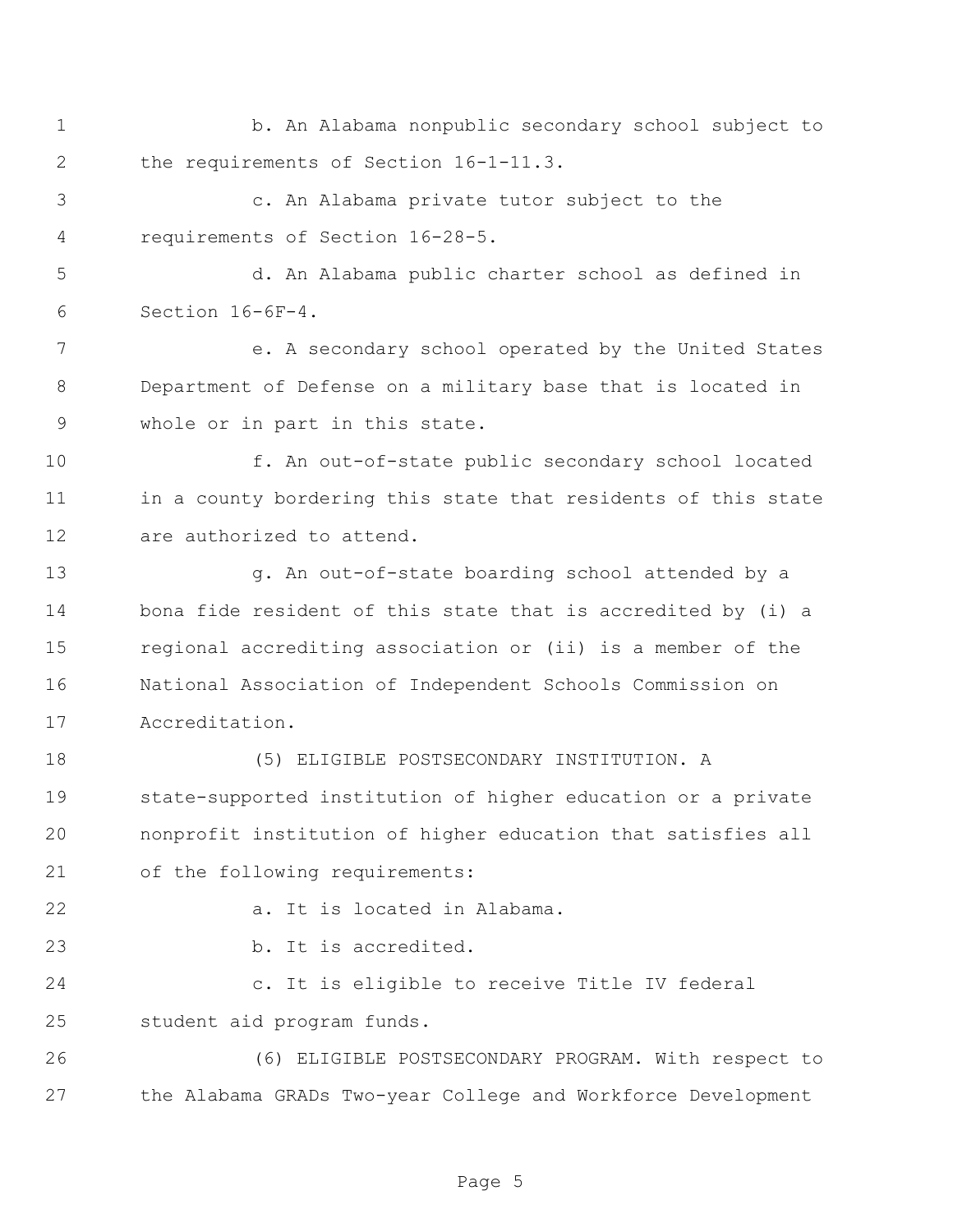Scholarship Program, a curriculum of courses leading to a certificate, diploma, or associate degree at an eligible postsecondary institution. With respect to the Alabama GRADs Four-year College Scholarship Program, a curriculum of courses leading to a bachelor's degree or the equivalent at an eligible postsecondary institution. Courses taken at a postsecondary institution prior to admission in, or that fulfill prerequisite requirements for, an eligible postsecondary program shall not be considered part of the eligible postsecondary program.

 (7) ELIGIBLE RECIPIENT. A resident of Alabama who satisfies the requirements for one of the programs established by this chapter and who is found to be eligible pursuant to 14 rules adopted by ACHE.

 (8) ENFORCEMENT DIVISION. The Enforcement Division established by this chapter.

 (9) EXECUTIVE DIRECTOR. The Executive Director of 18 the Alabama Education Lottery Commission.

 (10) FINANCIAL AID YEAR. The fall, spring, and summer semesters beginning in one calendar year and ending in the next.

 (11) FISCAL YEAR. The fiscal year of the State of Alabama that begins on October 1 and ends on September 30.

 (12) FULL-TIME. Enrollment in a minimum of 12 semester hours.

 (13) GIFT AID. Scholarships and grants from any source that do not require repayment, including funds provided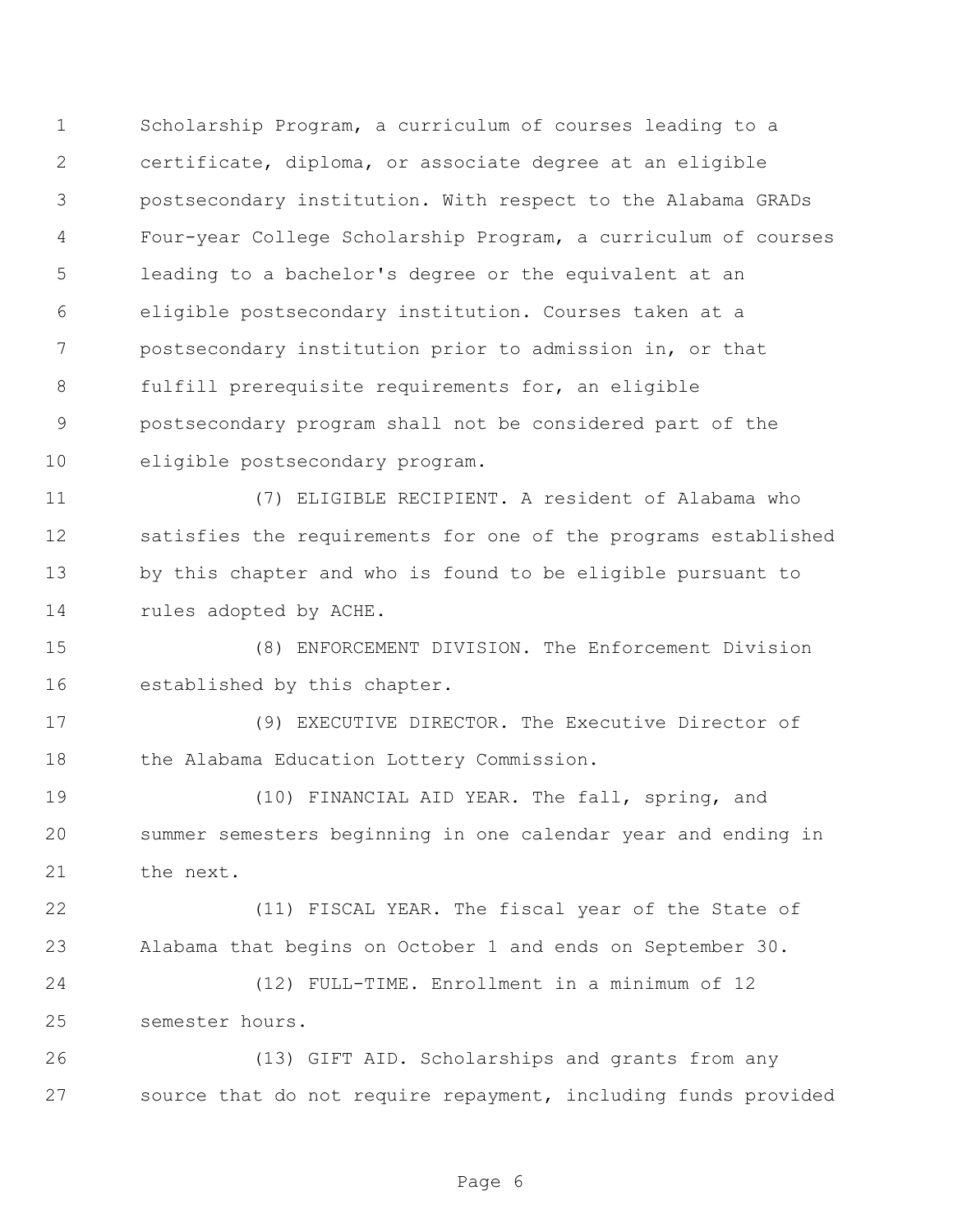through the federal Pell grant program. Student loans and work-study awards shall not be considered gift aid.

 (14) LOTTERY GAMES. Any lottery approved by the commission. The term may include, but is not limited to, a state lottery, a multistate lottery, instant tickets, scratch-off tickets, or any other draw-based lottery when approved by the commission.

 (15) LOTTERY RETAILER LICENSE. A license issued by the commission to authorize lottery tickets to be sold on the premises of the location.

 (17) RESIDENT OF ALABAMA. A resident of Alabama as established by a current, valid Alabama driver license or nondriver identification card; a current, valid Alabama vehicle registration; or a current, valid Alabama voter registration card.

 (18) RESIDENT STUDENT. A student classified as a resident student for purposes of admission, or application for admission, to a postsecondary institution, in accordance with Chapter 64, Title 16.

 (19) SEMESTER. Fall, spring, or summer semester at an eligible postsecondary institution, if the institution is on a semester system, or the equivalent, if the institution is on a system other than a semester system.

 §41-30-2. Alabama Education Lottery Commission created.

 The Alabama Education Lottery Commission is created as a state agency to regulate the conduct of all lottery games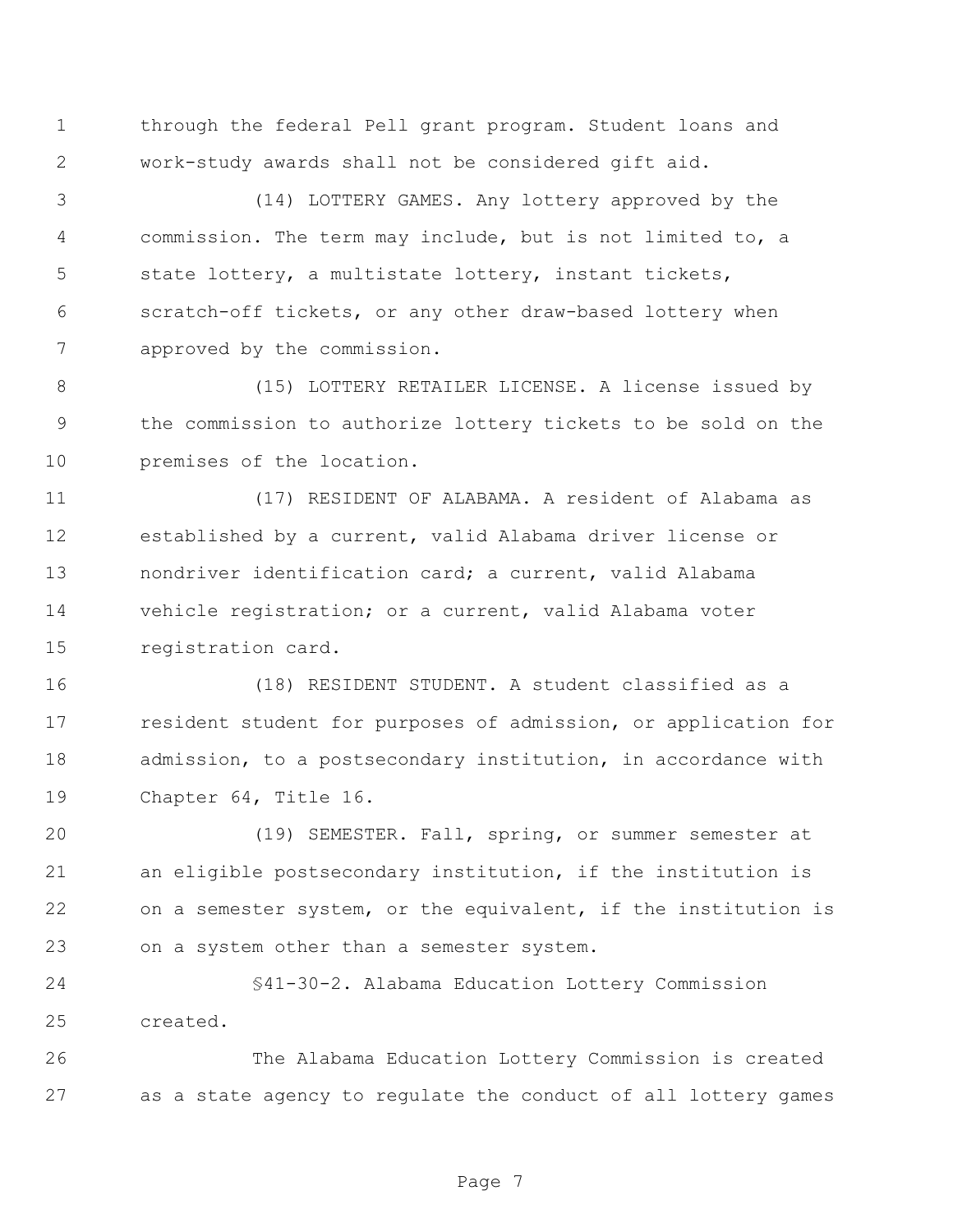conducted within this state, as authorized by the Constitution of Alabama of 1901, and this chapter. The commission shall be located in Montgomery County.

§41-30-3. Commission board of directors.

 (a) The commission shall be governed by a board of directors, as constituted pursuant to House Bill \_\_ of the 2022 Regular Session.

 (b) Members of the board shall be subject to the Ethics Law, Section 36-25-1, et seq.

 (c)(1) The board shall meet at least quarterly and at other times as called by the chair or a majority of the board.

 (2) Members of the board may participate in a meeting of the board in person, by means of telephone conference, video conference, or other similar communications equipment so that all individuals participating in the meeting may hear each other at the same time. Participation by any 18 such means shall constitute presence in person at a meeting for all purposes, including for purposes of establishing a quorum, and the affirmative vote of a majority of the members 21 in attendance shall be necessary for any action of the board.

 (3) Meetings of the board shall be subject to the Alabama Open Meetings Act.

 (d)(1) A majority of board members shall constitute a quorum for the transaction of any business and for the exercise of any power or function of the board.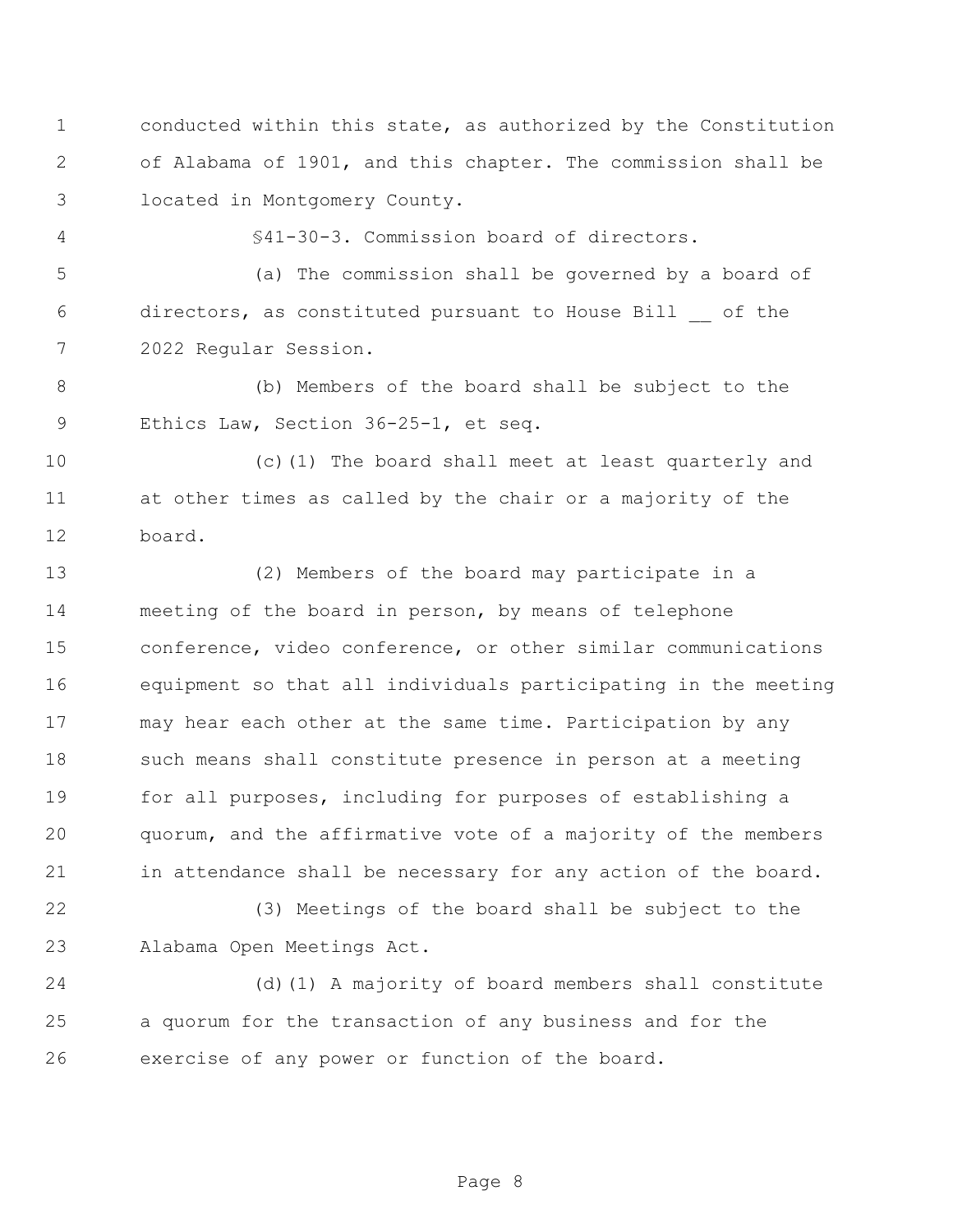(2) Action may be taken on motions and resolutions adopted by the board at any meeting of the board by an affirmative vote of a majority of present and voting board members, a quorum being present.

 (e) No vacancy in the membership of the board shall impair the right of the members to exercise all the powers and perform all the duties of the board.

§41-30-4. Compensation of board members.

 Members of the board of directors of the commission shall receive compensation equal to that of a member of the Legislature, including per diem and travel allowances as provided for state employees.

 §41-30-5. Executive director and deputy director of the commission.

 (a)(1) The board of directors of the commission shall appoint an executive director who shall direct the day-to-day operations and management of the commission and shall be vested with all powers and duties as specified by the commission and by law. The executive director shall serve at the pleasure of the board.

 (2) The executive director shall meet all of the following qualifications:

 a. Shall be an attorney licensed to practice law in this state and be a person of good moral character.

 b. May not have any felony convictions or convictions for property offenses, fraud, or offenses involving moral turpitude.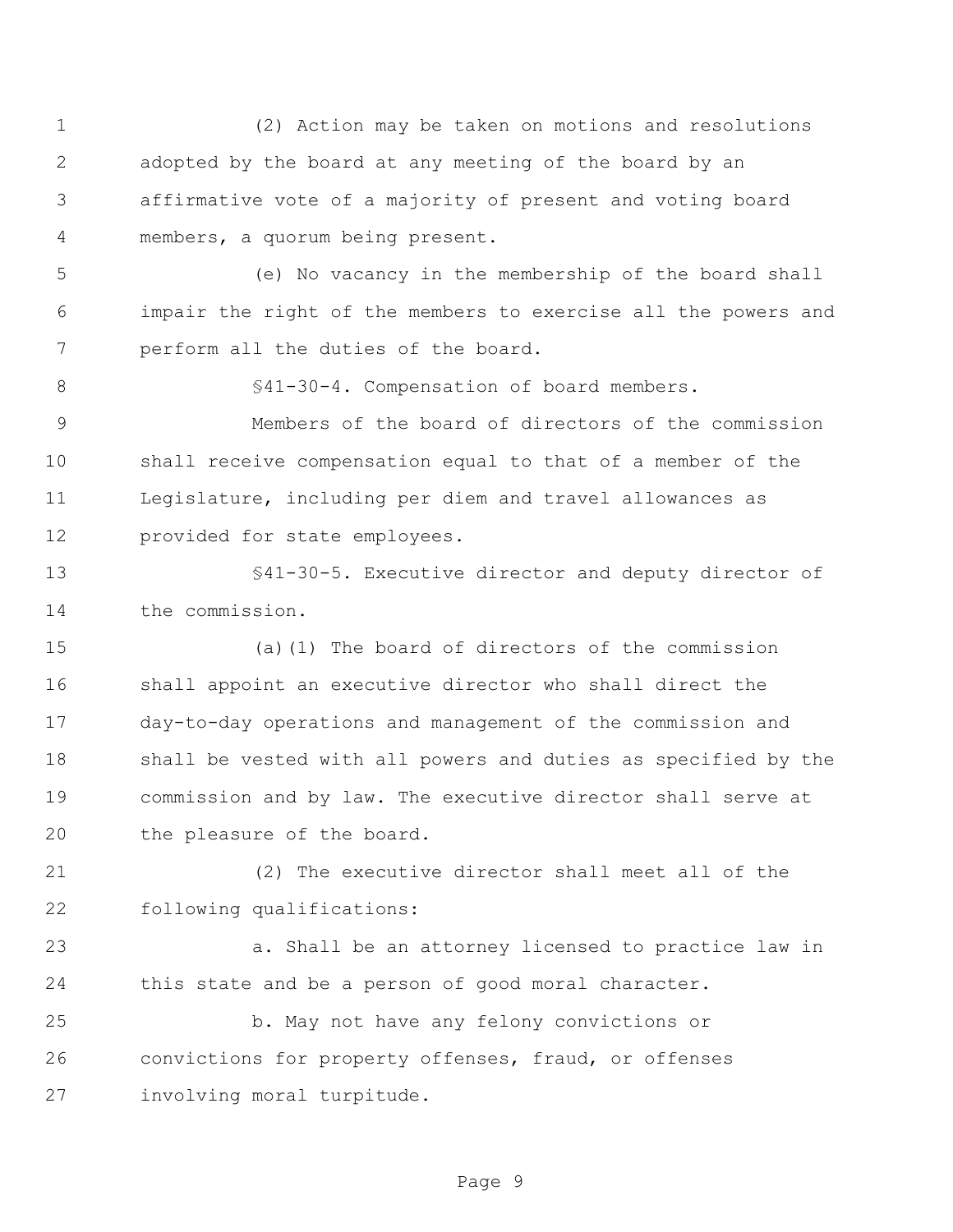c. May not be an officer of a political party or serving in an official position in a political party.

d. May not be a public official.

 e. May not be actively engaged in the business of a lottery retailer licensee.

 f. May not be a supplier of devices or equipment used in the play of lottery games.

8 and Supersess any other qualifications adopted by the commission by rule.

 (3) The executive director shall devote his or her entire time and attention to the duties required under this act and the business of the commission and may not pursue any other business or occupation or hold any other office of profit.

 (4) The executive director shall receive an annual salary determined by the commission.

 (b)(1) With the approval of the board, the executive director may appoint a deputy director who shall perform any and all duties designated by the executive director.

 (2) The deputy director shall receive an annual salary determined by the commission.

 §41-30-6. Powers and duties of the executive director.

 The executive director shall direct and supervise all administrative and technical activities in accordance with this chapter and with the rules, policies, and procedures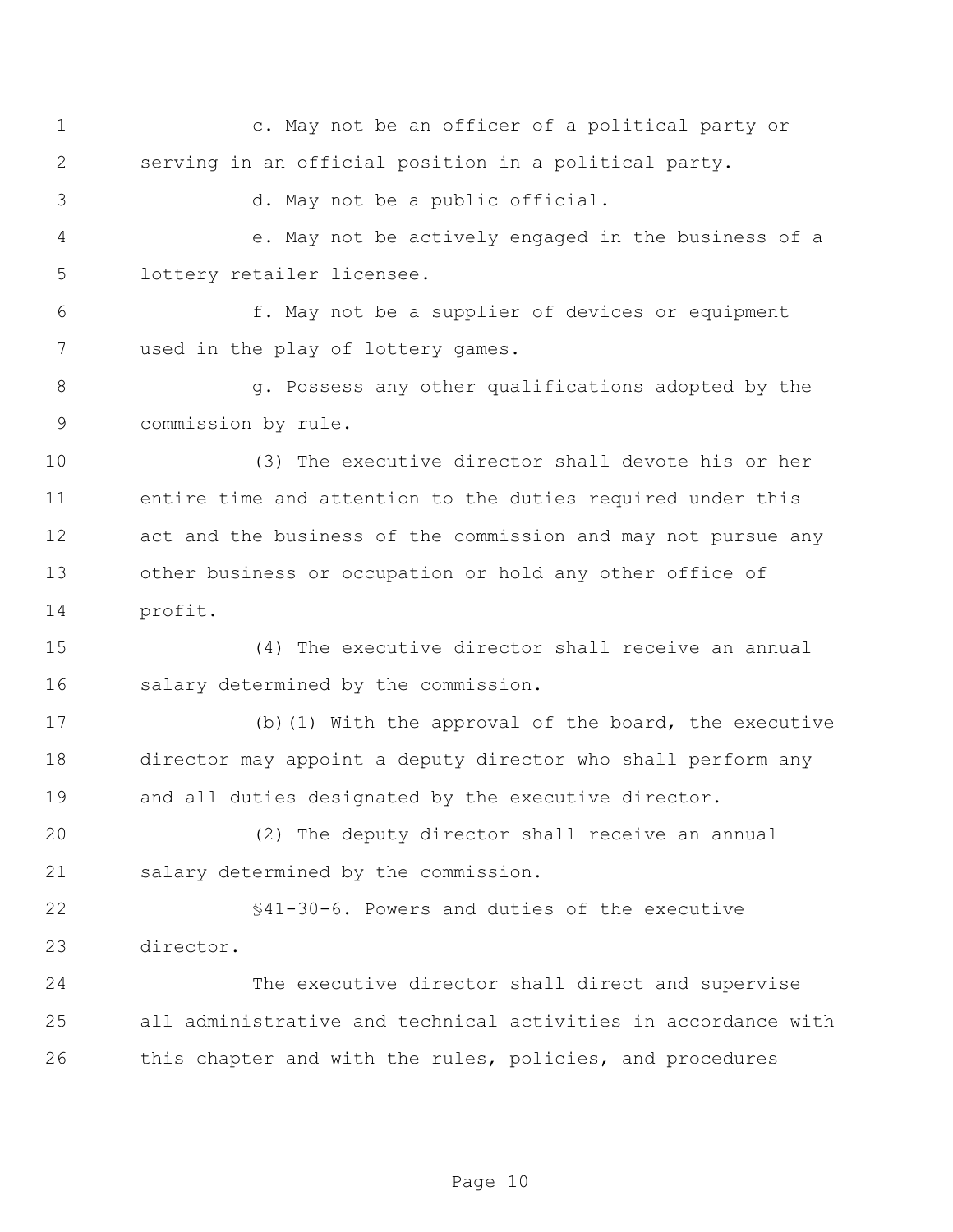adopted by the commission. The duties of the executive director shall include all of the following:

(1) Sue and be sued on behalf of the commission.

 (2) Acquire real property in accordance with existing law and make improvements thereon on behalf of the commission.

 (3) Make, execute, and effectuate any and all agreements or contracts, including contracts for the purchase of goods and services as are necessary for the conduct of the business of the commission.

 (4) Employ and direct such personnel as deemed necessary.

 (5) Employ by contract and compensate persons and firms as deemed necessary for the operation and administration of the commission.

 (6) Prepare a budget for the approval of the commission.

18 (7) Report quarterly to the Governor, the Legislative Council, and the commission a full and complete statement of revenues and expenses for the preceding quarter.

 (8) Perform other duties as necessary to implement and administer this chapter.

§41-30-7. Duties of the commission.

 The commission shall adopt, amend, or repeal rules in accordance with the Alabama Administrative Procedure Act, and shall have all of the following powers and duties: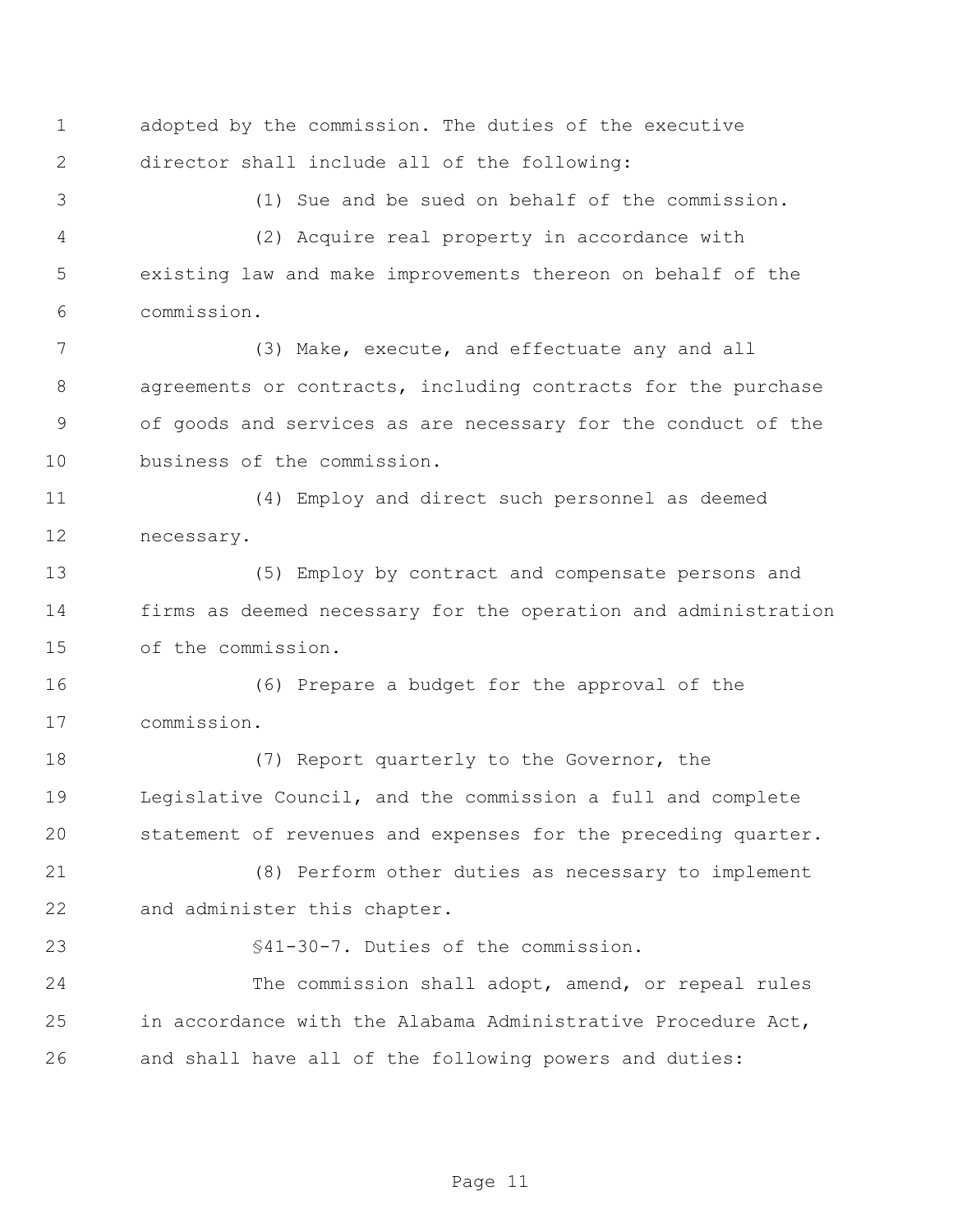(1) To issue subpoenas and compel the production of documents or items and the attendance of witnesses, to administer oaths, to require testimony under oath, and to enforce its orders. (2) To appoint impartial hearing examiners who may administer oaths and receive evidence and testimony under oath and make recommendations to the commission. 8 (3) To demand access to and inspect, examine, photocopy, and audit all papers, books, and records necessary 10 to carry out its duties. (4) To impose reasonable civil fines and penalties on any individual or entity for violations of this chapter or violations of rules adopted by the commission. (5) To provide for the issuance of licenses for the operation of lottery activities and to provide for the renewal, modification, extension, suspension, revocation, transfer, or forfeiture of a license. (6) To regulate and supervise the conduct and operation of the state lottery. (7) To review all lottery activities conducted and operated within the state. (10) To adopt rules limiting access to lottery games by minors and other susceptible individuals. §41-30-8. Audits and reports. (a) To ensure the financial integrity of the operation of lottery retailers in this state, the commission shall do all of the following: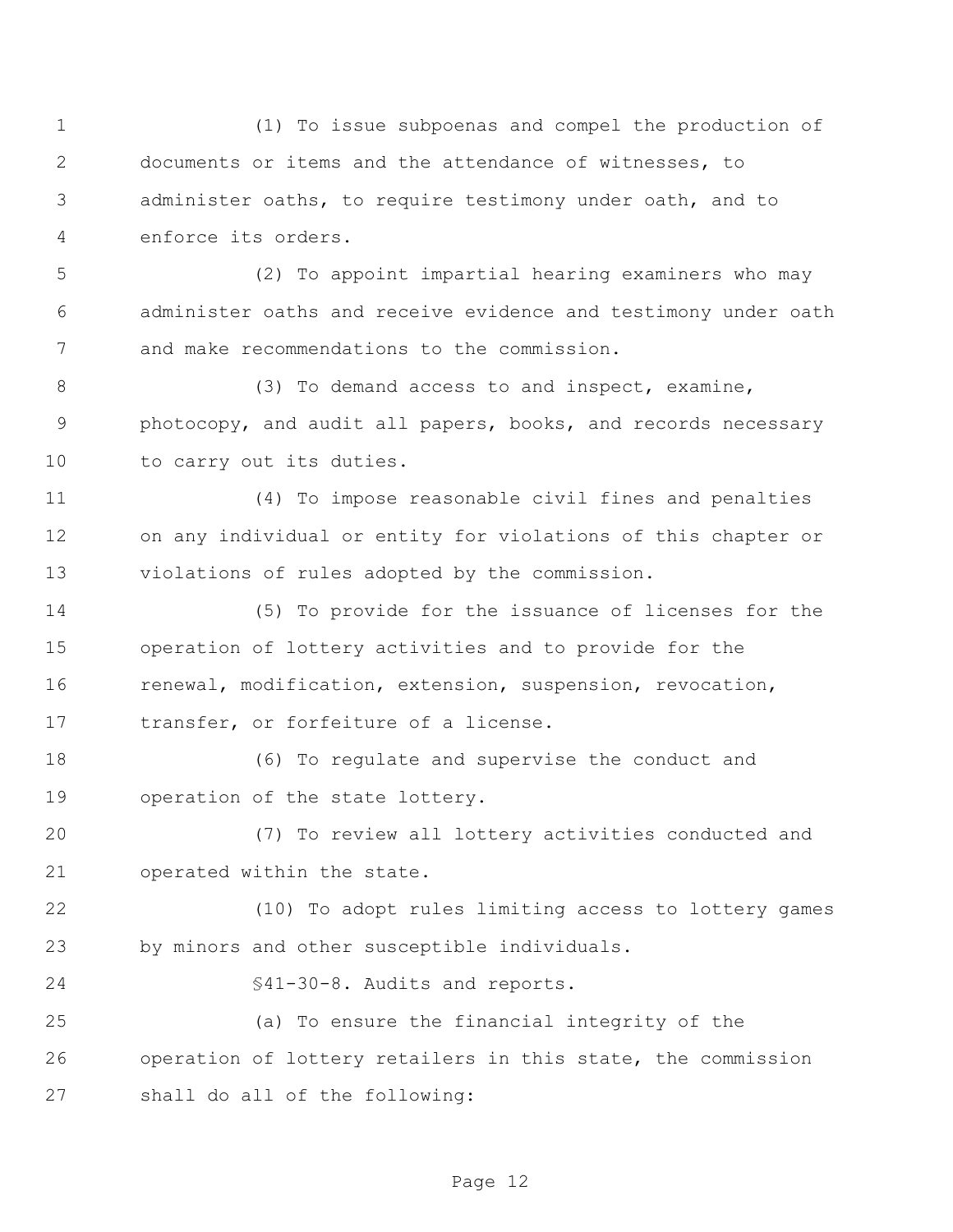(1) Submit annual reports to the Governor and the Legislative Council disclosing the total lottery revenues, operating and administrative expenses of the commission, information relating to the number of licenses issued, suspended, revoked, or transferred during the reporting period. The annual report shall additionally describe the organizational structure of the commission and summarize the functions performed by each organizational division within the commission.

 (2) Adopt a system of internal audits and audits of licensed operators.

 (3) Contract with a certified public accountant or firm for an annual financial audit of the commission. The certified public accountant or firm shall have no financial interest in any vendor with whom the commission is under contract. The certified public accountant or firm shall present an audit report not later than four months after the end of the fiscal year. The certified public accountant or firm shall evaluate the internal auditing controls in effect during the audit period. The cost of this annual financial audit shall be an operating expense of the commission.

 (b) The Department of Examiners of Public Accounts may perform an audit or examination of the commission.

§41-30-9. Employees of the commission.

 (a)(1) An employee of the commission may not have a financial interest in any vendor doing business or proposing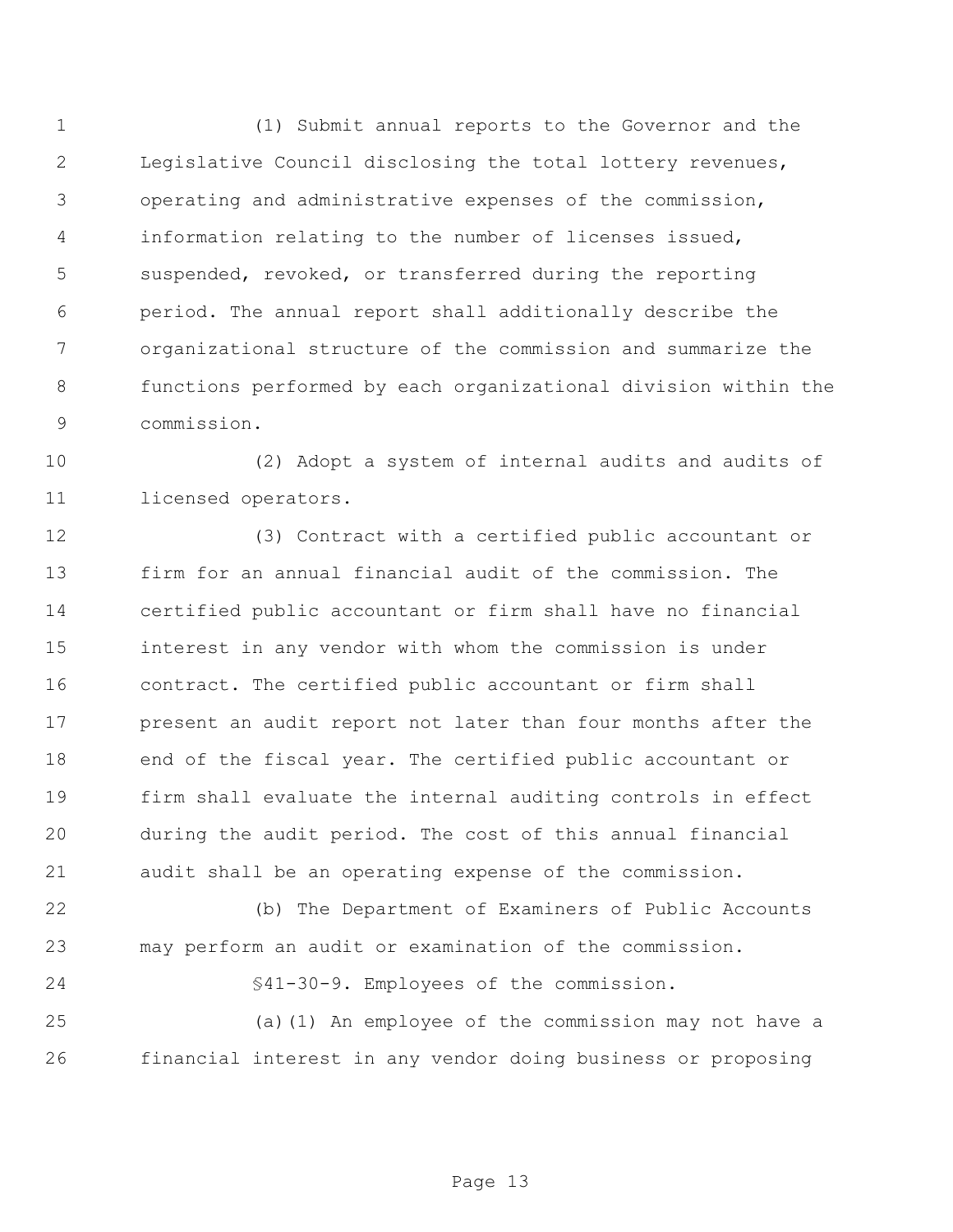to do business with the commission or a lottery retailer licensee.

 (2) An employee of the commission with decision-making authority may not participate in any decision involving a licensed operator with whom the employee has a financial interest.

 (b) An employee of the commission who leaves the employment of the commission may not represent any vendor, management services contract provider, or licensed operator before the commission for a period of two years following termination of employment with the commission.

 (c) An applicant for employment with the commission 13 shall submit to the executive director, on a form sworn to by 14 the applicant, his or her name, date of birth, Social Security number, and two complete sets of fingerprints for completion of a criminal history background check through the Enforcement Division. Costs associated with conducting a criminal history background check may be paid by the commission.

 (d) An individual who has been convicted of a felony, a crime involving moral turpitude, or a crime involving unlawful gambling may not be employed by the commission.

 (e) The commission shall bond commission employees with access to commission funds in such an amount as provided by the commission and may bond other employees as deemed necessary.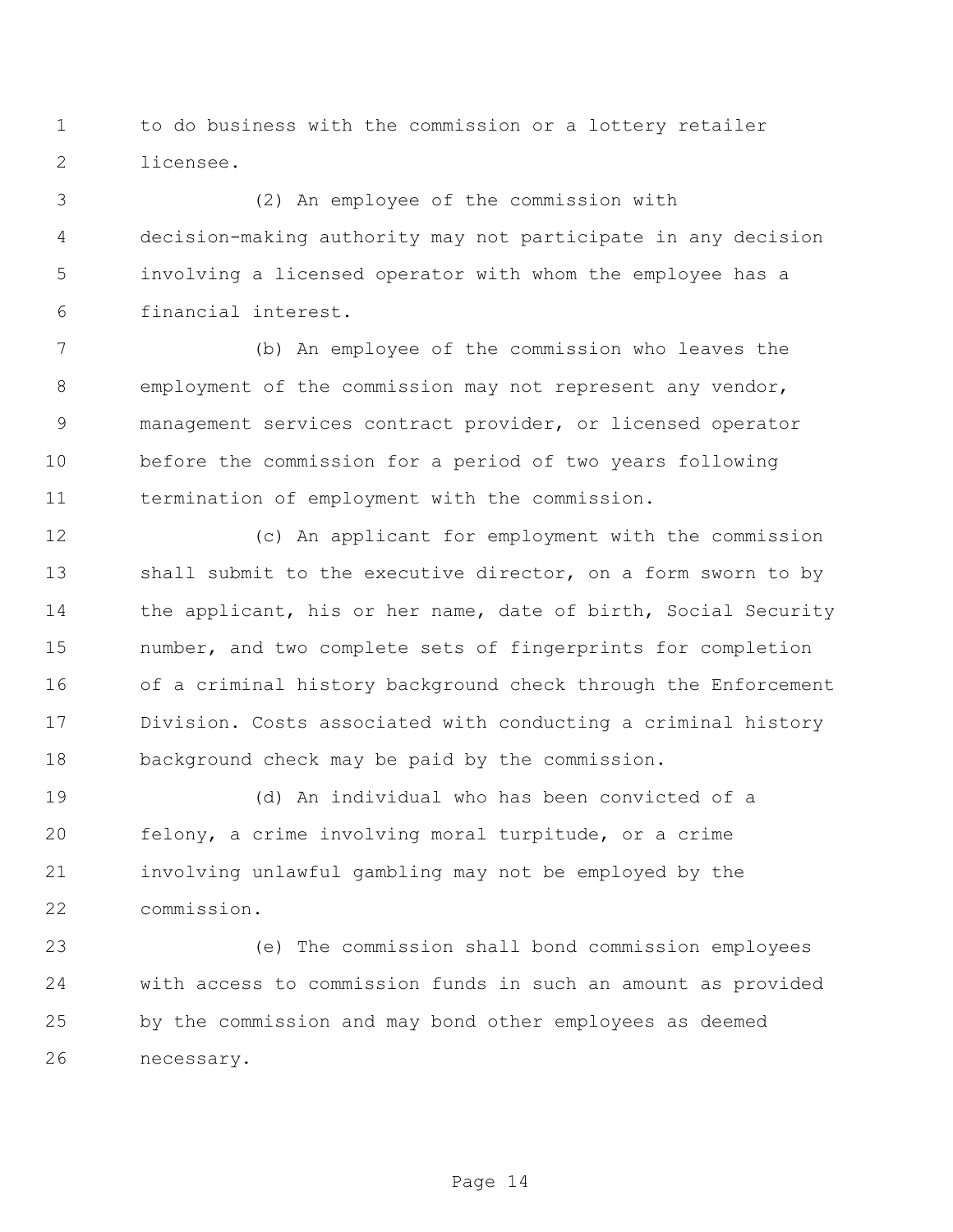(f) Employees of the commission shall not be state Merit System employees, but shall be entitled to insurance, retirement, and other state employees' benefits. (g) Employees of the commission shall be subject to the Ethics Laws, Sections 36-25-1, et seq. (a) Any employee of the commission may not purchase lottery tickets or otherwise engage in lottery activity at any lottery retailer. (b) An employee of a lottery retailer licensee may not purchase lottery tickets from any lottery retailer licensee for whom he or she is employed. §41-30-11. Records of the commission. (a) Except as provided in subsection (b), records of the commission shall be public records for purposes of Section 36-12-40. (b) The commission may determine which information and records relating to its operations are confidential and not subject to public disclosure. The information includes 19 trade secrets; security measures, systems, or procedures; security reports; employee personnel information unrelated to compensation, duties, qualifications, or responsibilities; and information obtained pursuant to investigations which is otherwise confidential. Information deemed confidential pursuant to this section shall be exempt from public disclosure.

§41-30-12. Minority business participation.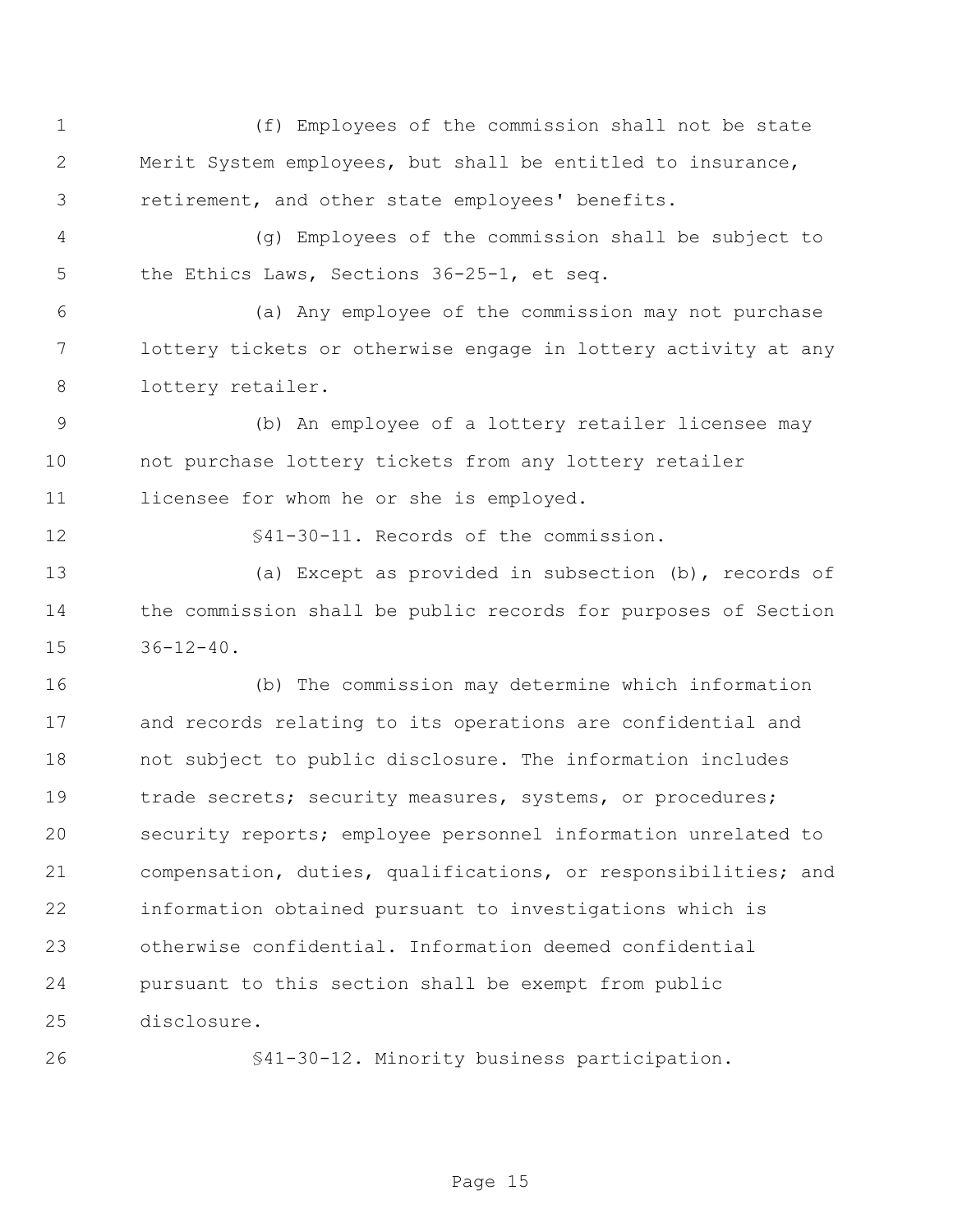It is the intent of the Legislature that the commission encourage participation by minority businesses. Accordingly, the commission shall adopt a plan that achieves to the greatest extent possible a level of participation by minority businesses taking into account the total number of all licensed operators. The commission may administer training programs and other educational activities to enable eligible minority businesses to compete for licenses on an equal basis. The commission shall monitor the results of minority business participation and shall report the results of minority business participation to the Governor and the Legislature at least on an annual basis.

§41-30-13. Enforcement Division established.

 The Enforcement Division within the commission is established. The enforcement division shall have independent and primary authority and jurisdiction to investigate violations of lottery laws and rules and enforce the general laws and rules of the commission. The enforcement division shall have all power and authority to take any means necessary to aid the commission in the administration and enforcement of lottery laws and rules of the commission.

§41-30-14. Director of the Enforcement Division.

 (a)(1) The position of Director of the Enforcement Division is created. The director of enforcement shall be appointed by the board of directors of the commission and shall hold office at the pleasure of the board.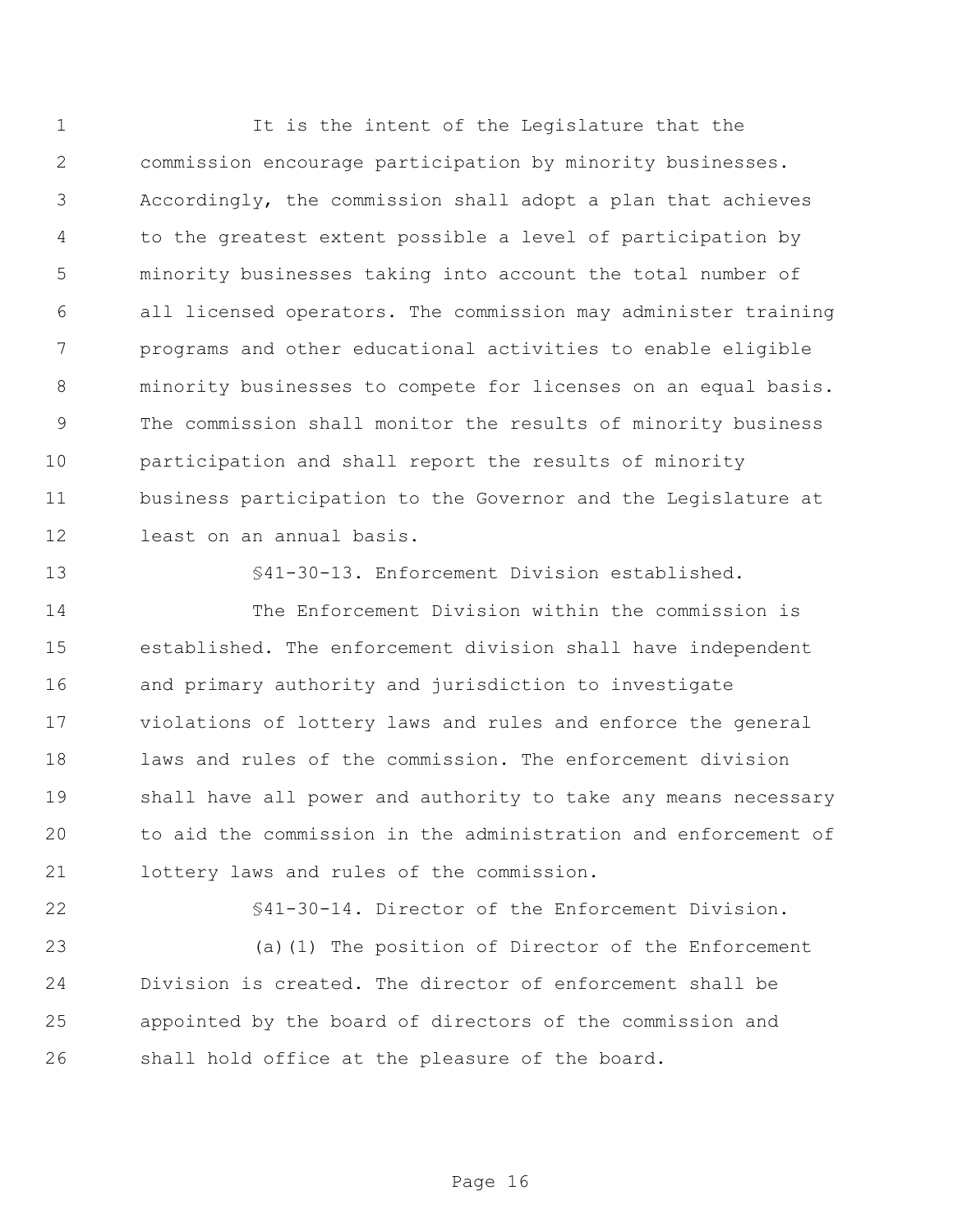(2) The director of enforcement shall have overall supervision and management of the functions and duties of the Enforcement Division, subject to approval of the commission, including the power to change the working title of any position in the enforcement division or organize the enforcement division in a manner to efficiently administer the duties of the enforcement division.

 (b) The director of enforcement shall satisfy all of the following qualifications:

 (1) Be certified by the Alabama Peace Officers' Standards and Training Commission or become certified within one year of appointment.

 (2) Have a bachelor's or equivalent degree from an accredited institution of higher education.

 (3) Have an extensive law enforcement background of at least 10 years, including executive level experience with specific participation in complex investigations of financial crimes, conspiracy, racketeering, and other related crimes.

 (4) Have general knowledge and experience with criminal investigations.

 (c) The salary of the director of enforcement shall be set by the commission. The director of enforcement shall be employed in the exempt service.

 (d) For purposes of the immunity afforded in Section 6-5-338, the director of enforcement shall be deemed a law enforcement officer.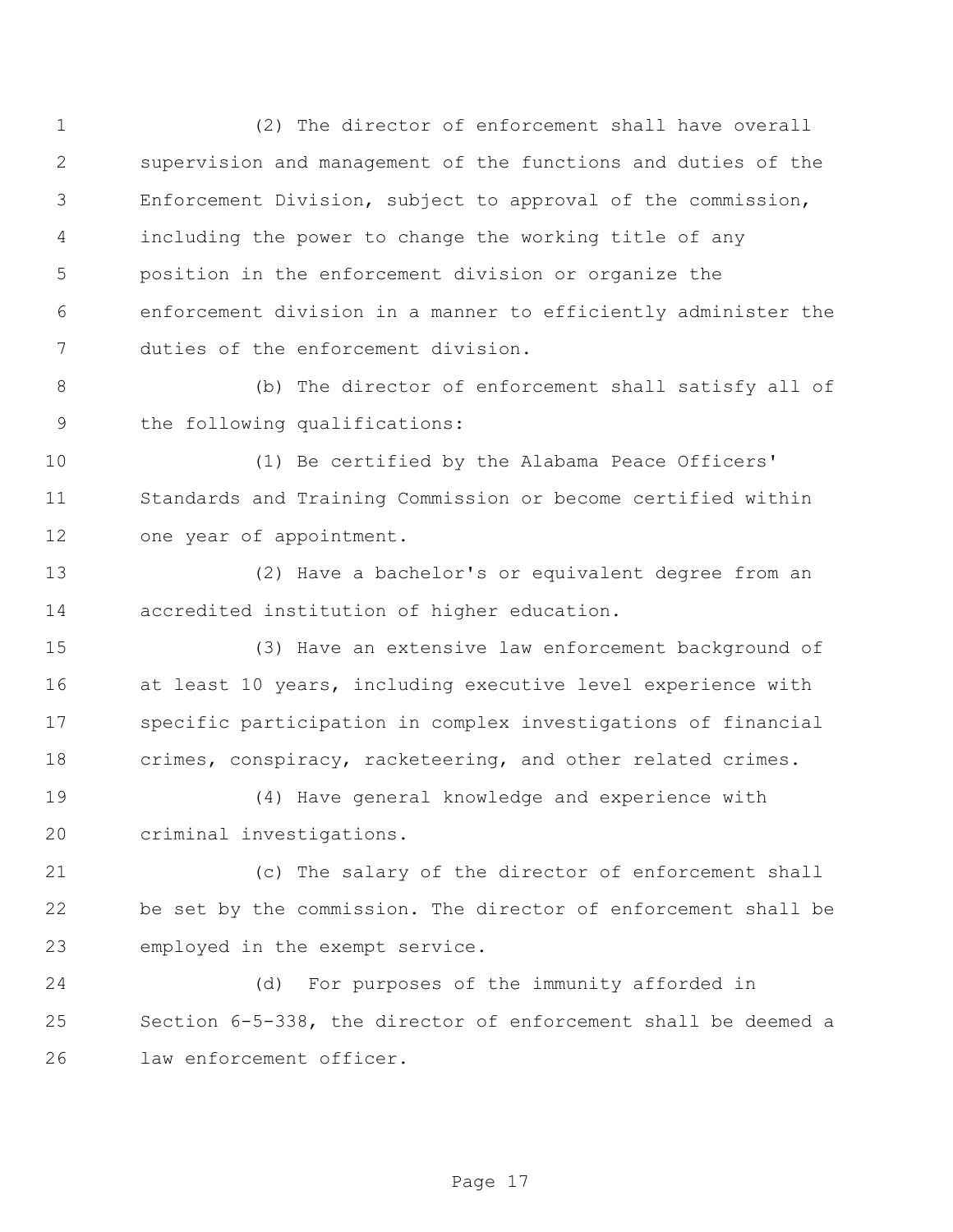(e) The director of enforcement shall have arrest powers.

 (f) The director of enforcement may issue subpoenas and compel the production of documents or items.

 (g) The director of enforcement shall establish operational policy and procedures for the administration of the duties of the enforcement division.

 §41-30-15. Assistant Director of the Enforcement Division.

 (a) The director of enforcement may appoint an assistant director of enforcement and may delegate any of his or her duties to the assistant director of enforcement. The assistant director of enforcement shall serve at the pleasure of the director of enforcement.

 (b) The assistant director of enforcement shall satisfy the following qualifications:

 (1) Be certified by the Alabama Peace Officers' Standards and Training Commission or become certified within one year of appointment.

 (2) Have an extensive law enforcement background of at least five years, including specific participation in complex investigations of financial crimes, conspiracy, racketeering, and other related crimes.

 (3) Have general knowledge or experience with criminal investigations.

 (c) The salary of the assistant director of enforcement shall be set by the director of enforcement. The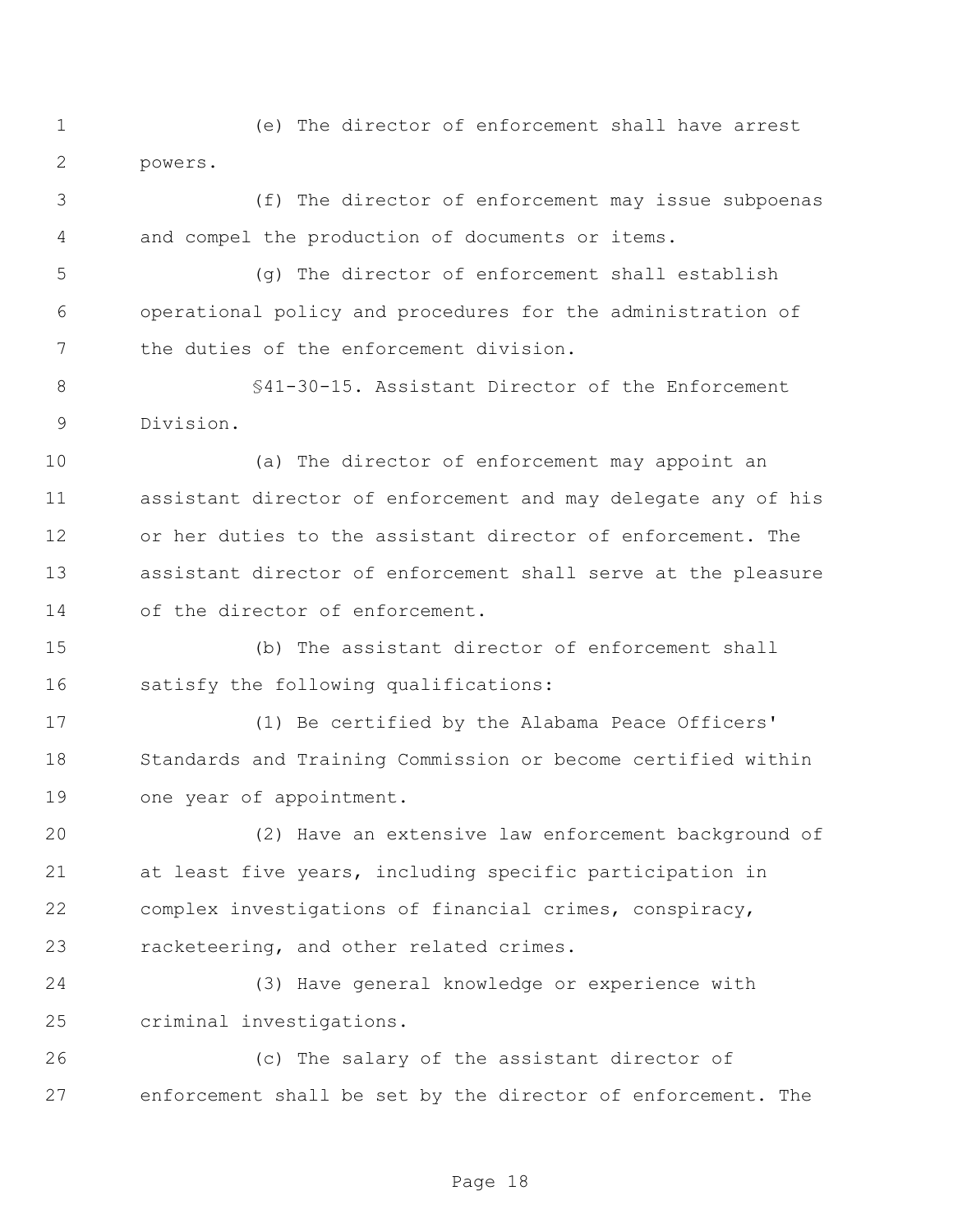assistant director of enforcement shall be employed in the exempt service.

 (d) The assistant director of enforcement shall have arrest powers.

 (e) For purposes of the immunity afforded in Section 6-5-338, the assistant director of enforcement shall be deemed a law enforcement officer.

§41-30-16. Personnel of the Enforcement Division.

 (a) The Director of the Enforcement Division shall hire all personnel necessary for the operation of the enforcement division subject to qualifications set by the director of enforcement, with the approval of the commission. Personnel may include, but not be limited to, the following:

- 
- 14 (1) Investigators.
- (2) Auditors and forensic accountants.
- 16 (3) Compliance officers.
- (4) Investigative technology experts.
- 18 (5) Administrative staff.

 (6) Any other staff necessary for the operation of the enforcement division.

 (b) The enforcement division may employ consultants to render professional services, including, but not limited to, reviewing business records, providing expert testimony in contested cases, assisting in audits performed by the enforcement division, and conducting technology reviews and implementation, to aid the commission in carrying out its duties under this chapter. Consultants shall be compensated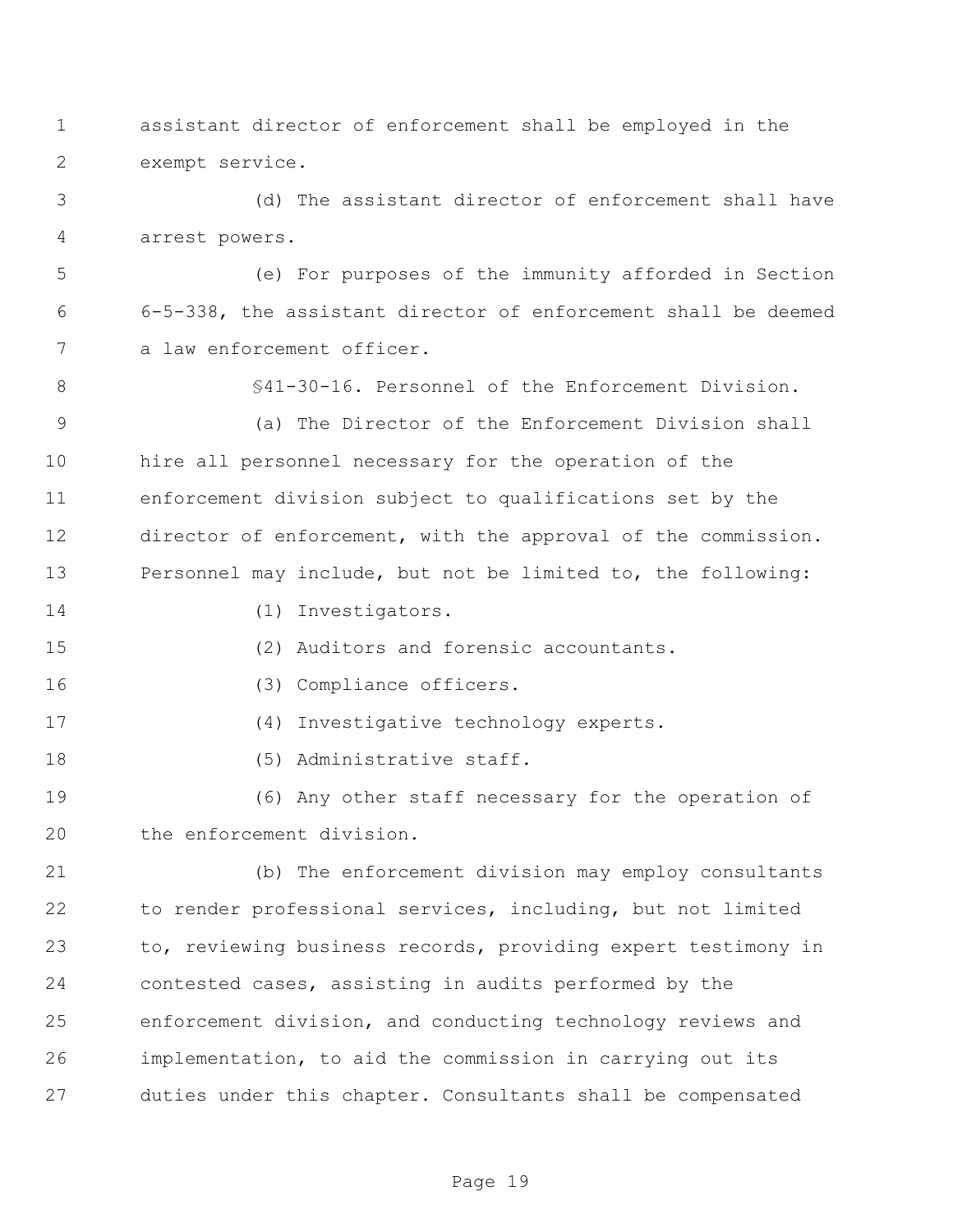for professional services at rates established by the commission.

 (c)(1) The personnel of the enforcement division shall be employed in the exempt service and shall serve at the pleasure of the director of enforcement.

 (2) Notwithstanding any other provision of local or general law, a retired state or local law enforcement officer may be employed by the enforcement division without suspension or modification of his or her state or local retirement benefits.

 (d) The personnel employed by the enforcement division who are certified by the Alabama Peace Officers' Standards and Training Commission shall have arrest powers.

 (e) For purposes of the Alabama Criminal Justice Information Center (ACJIC) and the National Crime Information Center (NCIC), personnel of the enforcement division shall be considered an originating agency identifier for the purposes of criminal background checks and access to criminal history data.

 (f) For purposes of the immunity afforded in Section 6-5-338, personnel of the enforcement division certified by the Alabama Peace Officers' Standards and Training Commission shall be deemed law enforcement officers.

 (g) Personnel of the enforcement division shall comply with all initial and continuing education requirements in Section 41-30-18.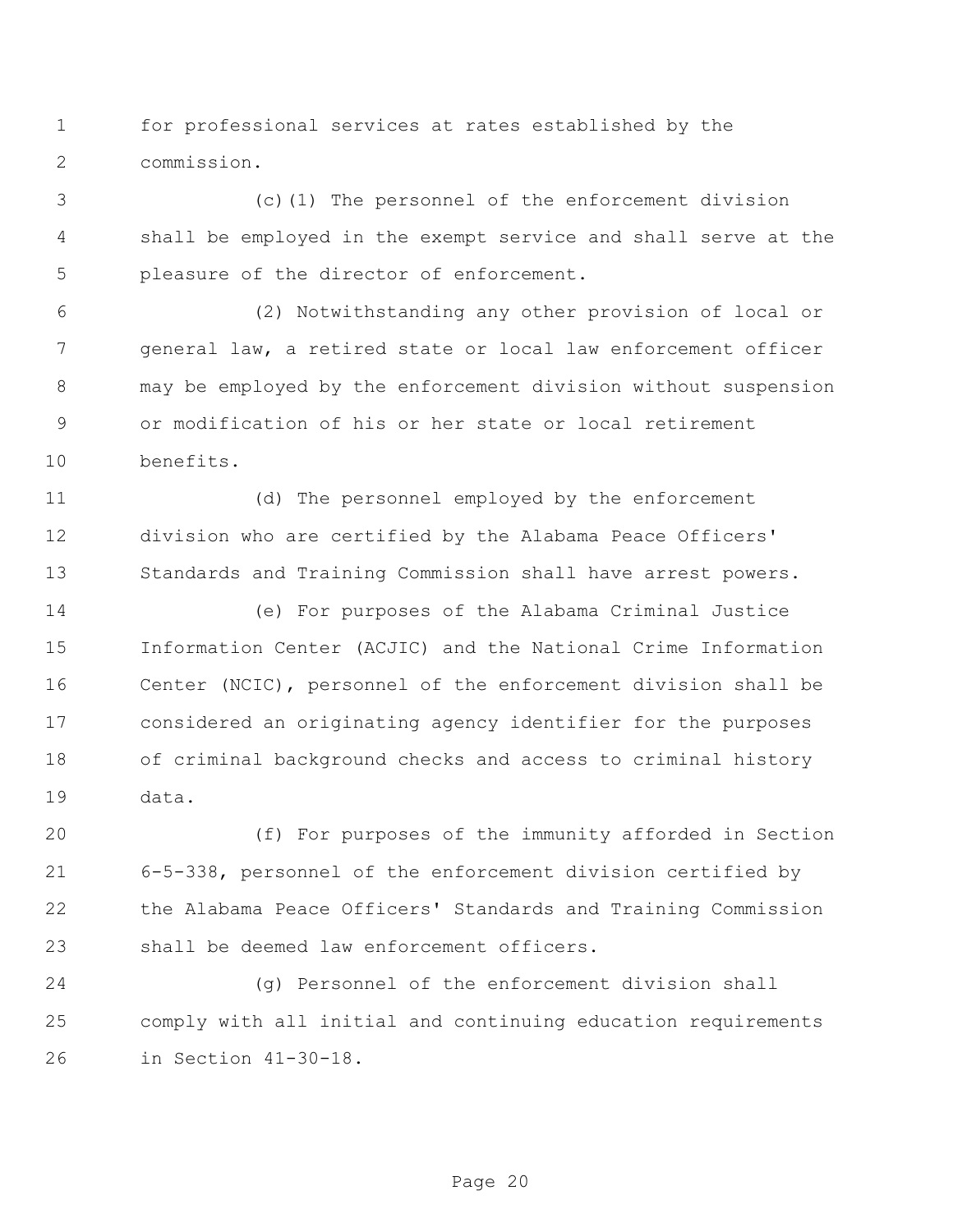§41-30-17. Duties and powers of the Enforcement Division.

 (a) For the protection of the public and in the public interest in accordance with the policy of this state, the Director of the Enforcement Division, personnel of the enforcement division, or any individual operating under the authority of the enforcement division or the commission, may do any of the following:

 (1) Inspect and examine licensed locations or the premises of where devices or equipment associated with lottery games are manufactured, sold, or distributed.

 (2) Inspect all equipment and supplies on the premises of a licensed location.

 (3) Enforce compliance with this chapter and rules of the commission.

 (4) Enforce all laws of this state, including those not relating to lottery activities.

 (5) Have primary jurisdiction over any crime that occurs on the property of a licensed operator at a licensed location.

 (6) Summarily seize and remove from the premises of a licensed location and impound any equipment or supplies for the purpose of examination and inspection.

 (7) Make arrests of violators of laws of this state and rules of the commission.

 (8) Demand access to and inspect, examine, photocopy, and audit all papers, books, and records of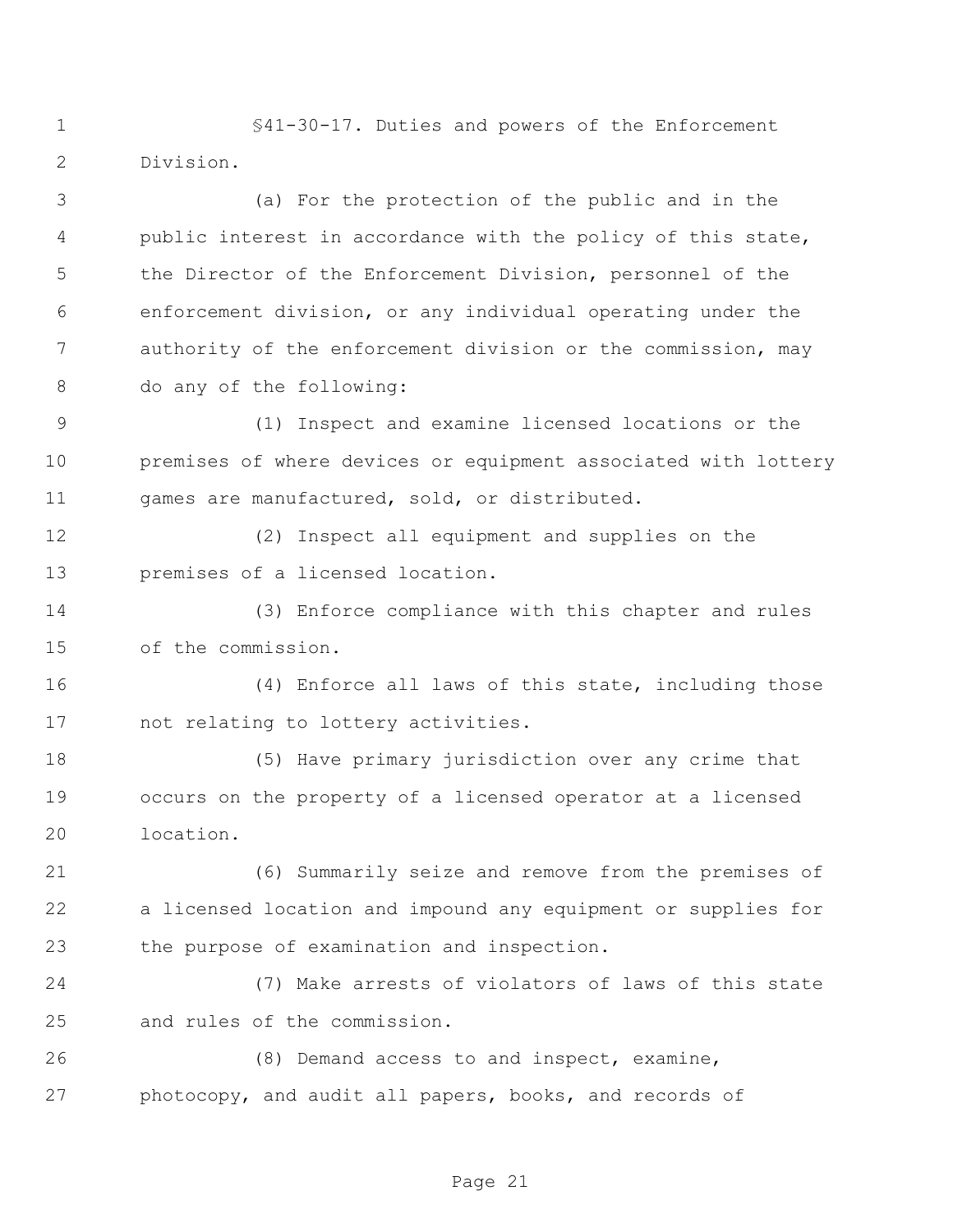applicants for licensure, licensed operators, and management services providers on their premises or elsewhere as practicable, in the presence of the licensed operator or an agent relating to the proceeds generated by any activities regulated by the commission and all other matters affecting the enforcement of this chapter or rules adopted thereunder.

 (9) Make determinations and impose and enforce civil penalties for violations of this chapter and rules of the commission.

 (10) Conduct investigations of applicants for licenses to establish and assess suitability compliance and related issues as provided in Section 41-30-22.

 (11) Take any other action deemed necessary and appropriate by the enforcement division in the administration of its duties under this chapter.

 (b) No less than on an annual basis, and upon request of the commission or the Legislative Council, the enforcement division shall provide to the commission and Legislative Council reports of all investigative and enforcement activity conducted by the division.

§41-30-18. Confidentiality of records.

 All of the following shall be privileged and confidential, unless presented as evidence at a public hearing of the commission:

 (1) All reports of investigations by the enforcement division.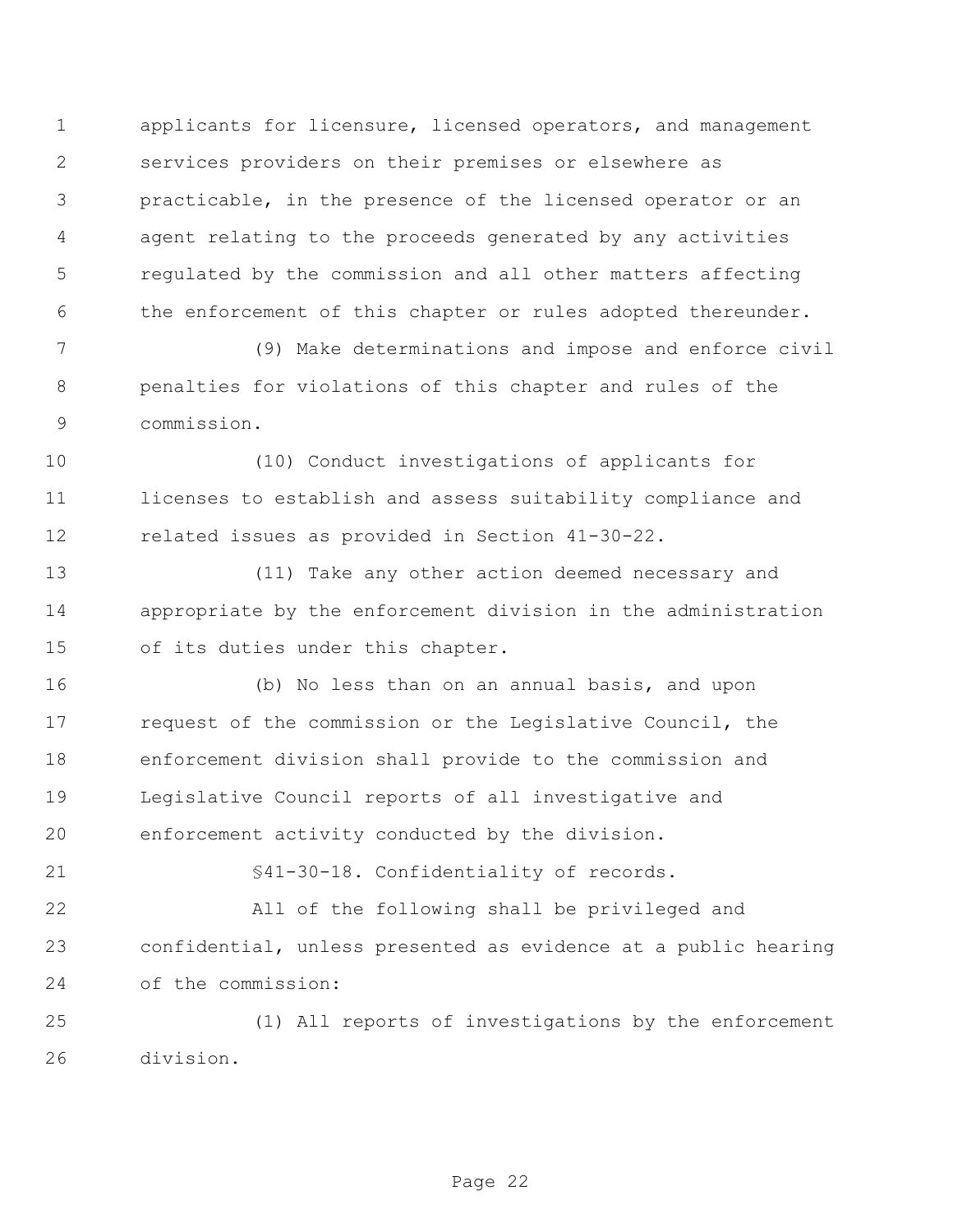(2) Documents subpoenaed by the commission in furtherance of an investigation or other activity of the enforcement division. (3) Reports of any investigative action by the enforcement division. (4) Memoranda of the personnel of the enforcement division relating to an investigation. (5) Statements of persons interviewed by the enforcement division. (6) All information, interviews, reports, statements, or memoranda of any nature furnished to the enforcement division. (7) Any findings, conclusions, or recommendations resulting from proceedings of the enforcement division. (8) All information containing proprietary trade secret information. §41-30-19. Assistance by the Attorney General and district attorneys. The enforcement division may request assistance from the Attorney General, district attorneys, or other prosecuting attorneys of this state. The Attorney General, district attorneys, or other prosecuting attorneys, upon request, shall assist in any action for injunction or any prosecution based on the violation of this chapter or rule of the commission. §41-30-20. Suitability requirements. (a) The commission may not issue a license to an applicant as required under this chapter until the applicant,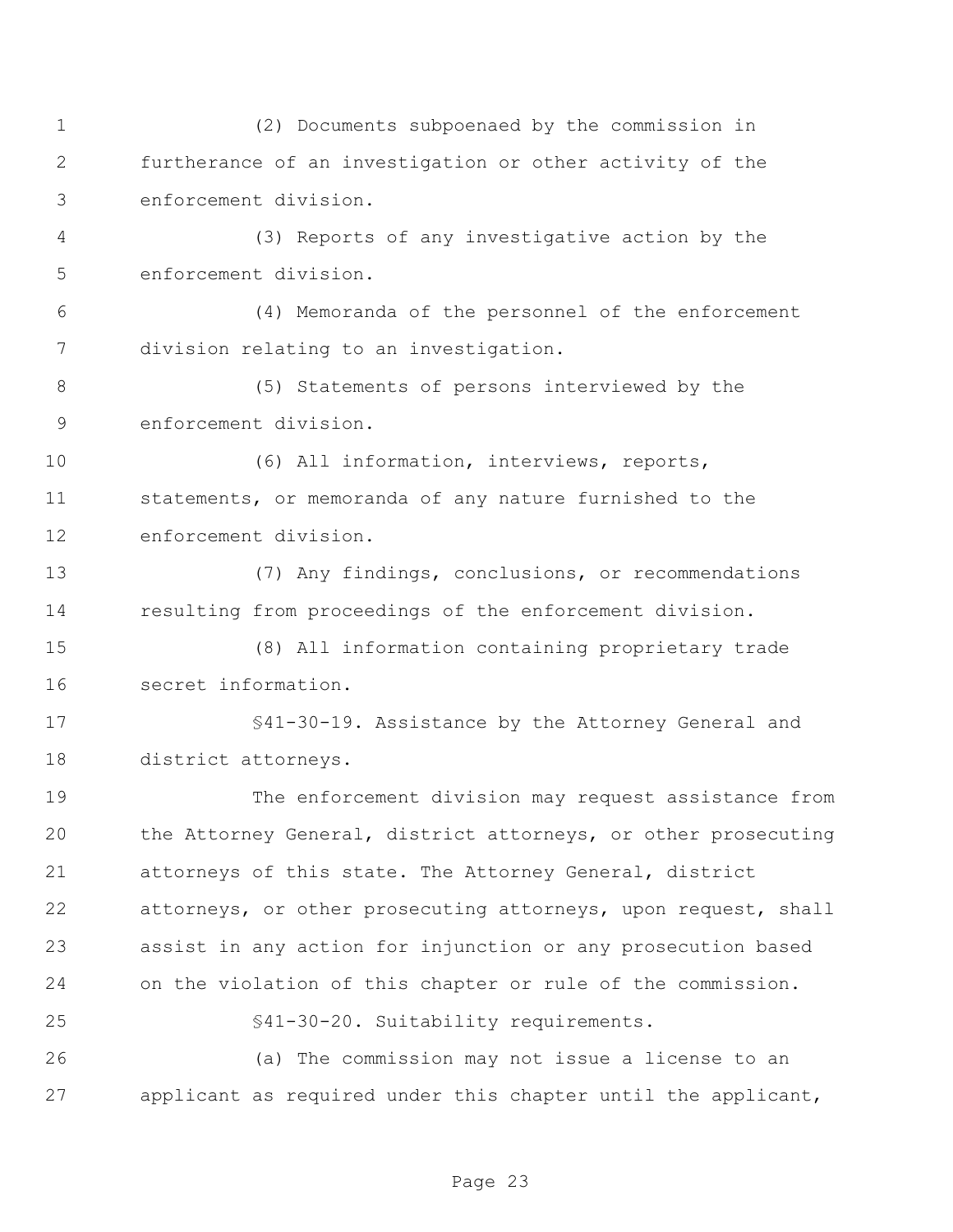including any individual or entity who has or controls, directly or indirectly, 10 percent or more ownership, income, or profit interest in an applicant that has or will apply for a license in accordance with this chapter, has demonstrated suitability for licensure. For purposes of this section, "suitability" means consideration of all the following:

 (1) The moral character, honesty, and integrity of the applicant.

 (2) The reputation, experience, and financial 10 integrity of the applicant.

 (3) The financial ability of the applicant to purchase and maintain adequate liability and casualty insurance and to provide an adequate surety bond as required by this chapter.

 (4) The past and present compliance of the applicant, including whether the applicant has a history of noncompliance with the licensing requirements of any other jurisdiction.

 (5) Whether the applicant has filed, or had filed against it, a proceeding for bankruptcy or has ever been involved in any formal process to adjust, defer, suspend, or otherwise work out the payment of any debt.

 (6) Whether the operator is or has been a defendant in litigation involving its business practices.

 (7) Prior activities, arrests, or criminal records, if any, reputation, habits, and associations of an applicant that may pose a threat to the public interest of this state or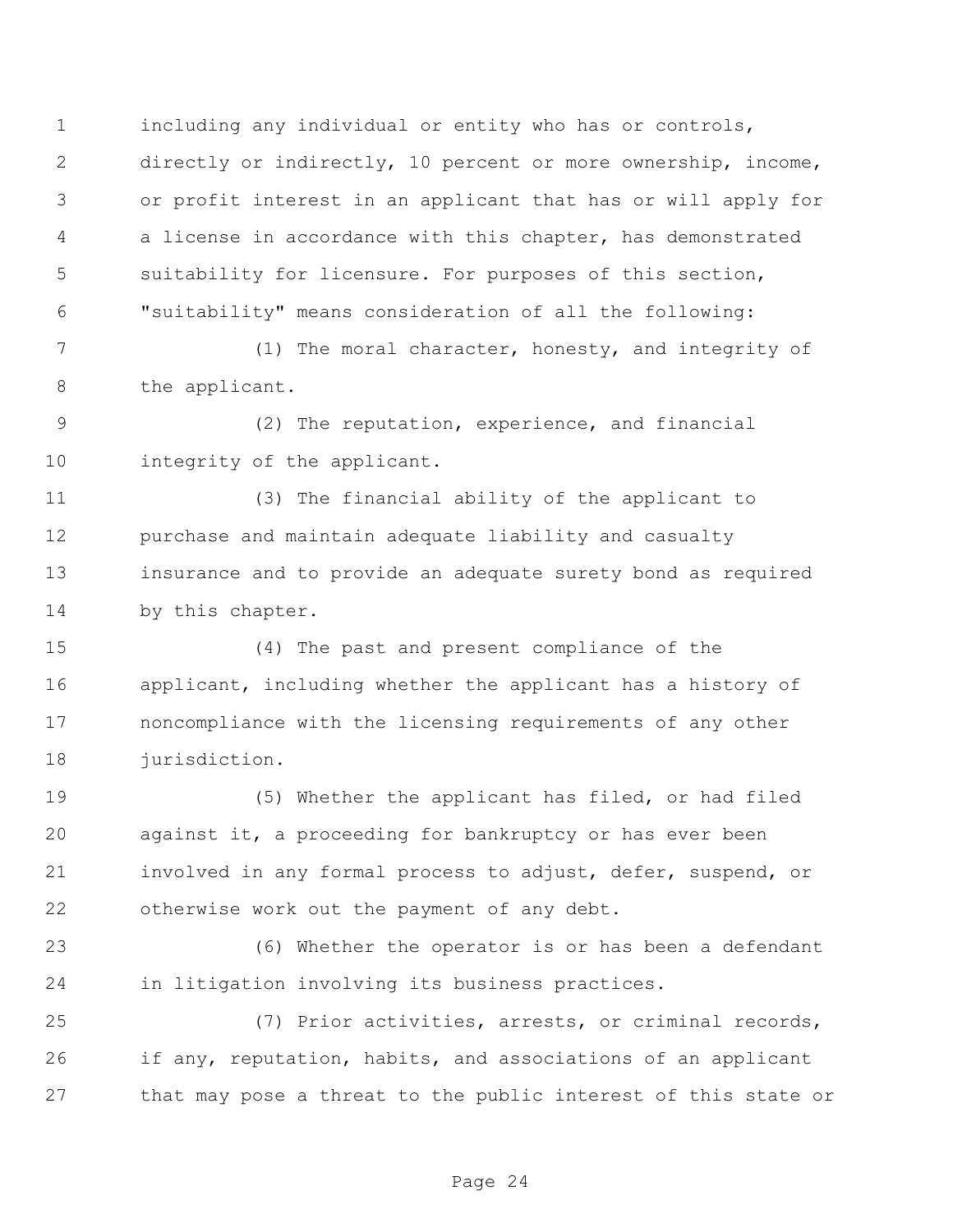1 to the effective regulation of the state lottery, and that may create or enhance the dangers of unsuitable, unfair, or unlawful practices, methods, and operations in the activities authorized by this chapter and the financial arrangements and activities incidental to the activities authorized by this chapter.

 (8) The likelihood of the applicant to conduct business as authorized by this chapter in complete compliance with this chapter.

 (9) Whether the applicant owes the state, county, or a municipality any delinquent sales taxes, penalties, or interest, excluding items under formal appeal or protest as provided by law.

 (10) Any other factor or consideration deemed relevant by the commission.

 (b) Evidence of, or relating to, an arrest, summons, charge, or indictment of an applicant, or the dismissal 18 thereof, shall be considered by the commission, where applicable, even if the arrest, summons, charge, or indictment results in acquittal, deferred adjudication, such as participation in a pretrial diversion program, probation, parole, or pardon.

 (c)(1) All applicants for a license under this chapter shall bear the obligation to establish their suitability for a license under this section.

 (2) An applicant for a license under this chapter shall cooperate with the commission in providing information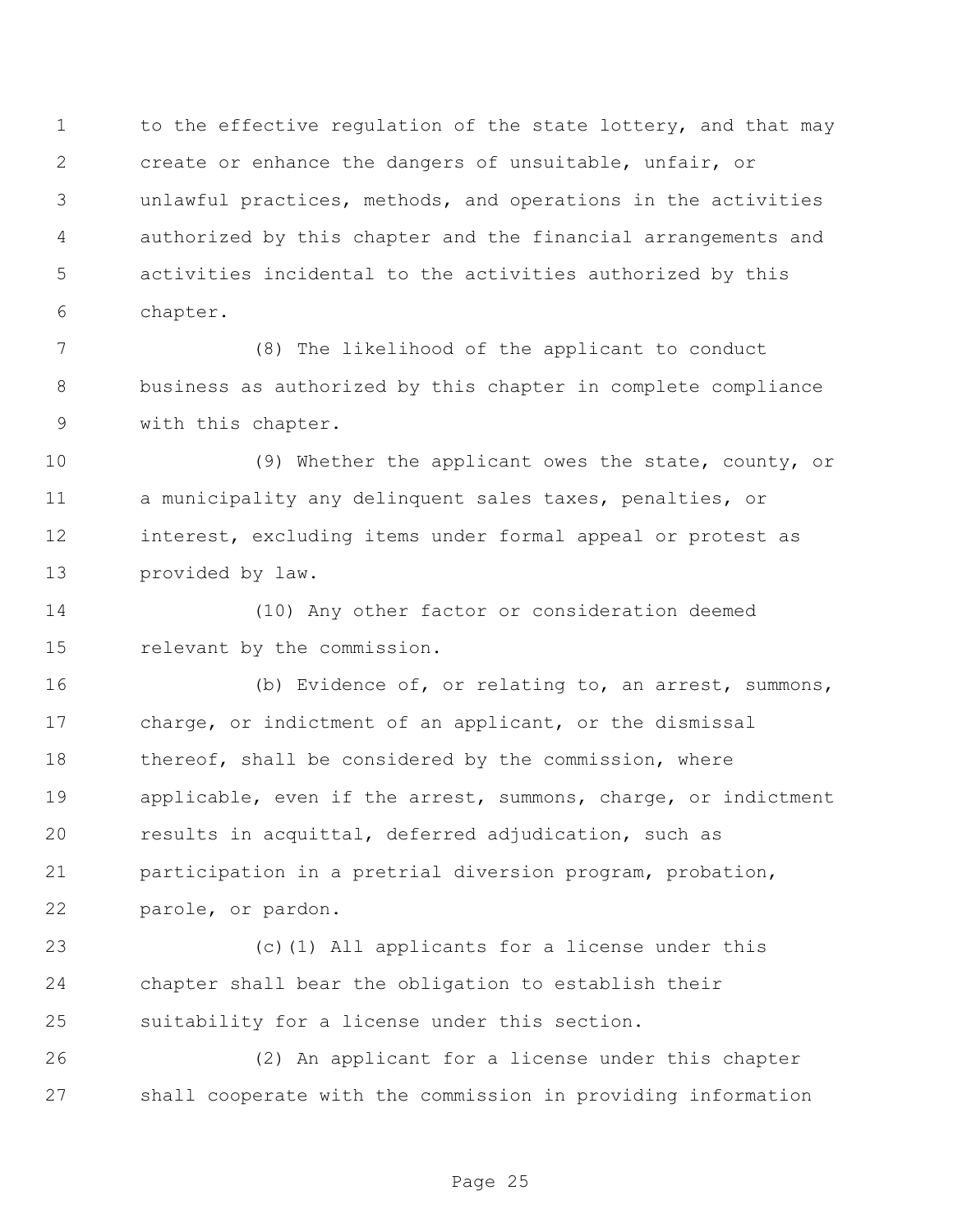and documentation as requested by the commission. The commission shall conduct its suitability analysis of an applicant and report its finding of suitability to the commission in writing detailing the information supporting its determination.

§41-30-21. Licenses required.

 Upon passage and ratification of House Bill \_\_ of 8 the 2022 Regular Session, lottery activities in every form may only be operated by a person licensed by the commission. The commission may adopt rules prescribing the information an applicant for licensure is required to submit to the commission prior to the issuance of a license under this chapter.

§41-30-22. Transfer of a license.

 A license issued under this chapter may only be transferred as provided by rule of the commission.

17 S41-30-23. Civil penalties.

 (a) In addition to any criminal penalty provided by law, the commission may assess a civil penalty, not to exceed one hundred thousand dollars (\$100,000), on any person who violates any provision of this chapter or a rule adopted by the commission, whether or not the person is licensed under this chapter.

 (b) The assessment of a civil penalty may be appealed by an aggrieved party as provided in this chapter or commission rule.

27 §41-30-24. Hearing procedures.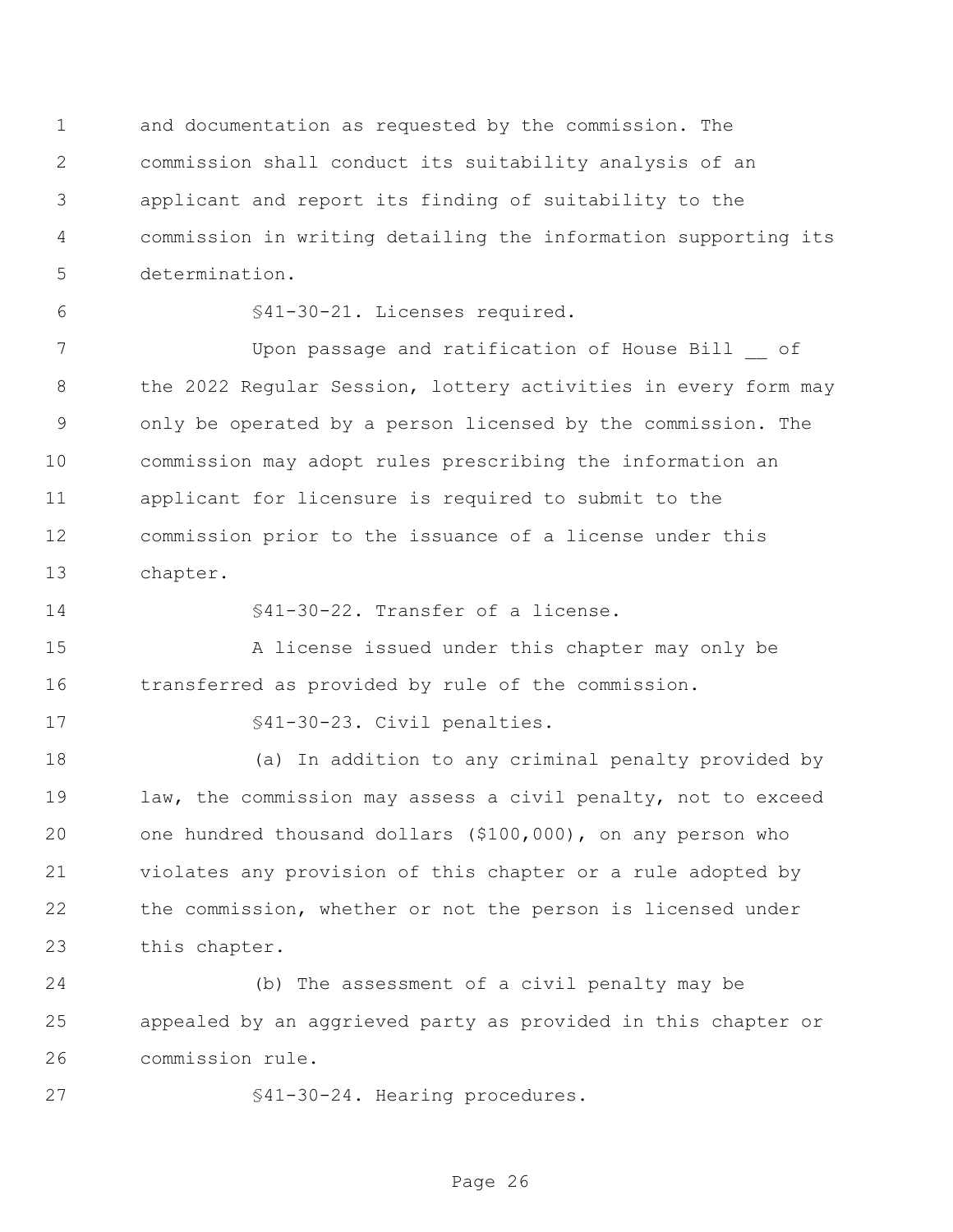(a) Except as otherwise provided by law or rule of the commission, before the commission may take any adverse action involving a licensee under this chapter, including the assessment of a civil penalty under Section 41-30-32, the commission shall give the person against whom the action is contemplated an opportunity for a hearing before the commission or a hearing officer designated by the commission.

 (b) At least 30 days prior to any hearing under this section, the commission shall give notice of the hearing to the person by certified mail addressed to the last known address of the person. The person may be represented by legal counsel.

 (c)(1) If a person fails to comply with a subpoena issued for purposes of this section, on petition of the commission, the Circuit Court of the Fifteenth Judicial Circuit may compel obedience to the subpoena.

 (2) If, after due notice, the person against whom the action is contemplated fails or refuses to appear or provide the item or items for which a subpoena was issued, the commission or the commission's designated hearing officer may hear and determine the matter.

 (d) Within 30 days of a final order or decision of the commission in a contested case, any person aggrieved by the final order or decision may file a petition for appeal in the Circuit Court of the Fifteenth Judicial Circuit.

§41-30-25. Duties of lottery retailer licensees.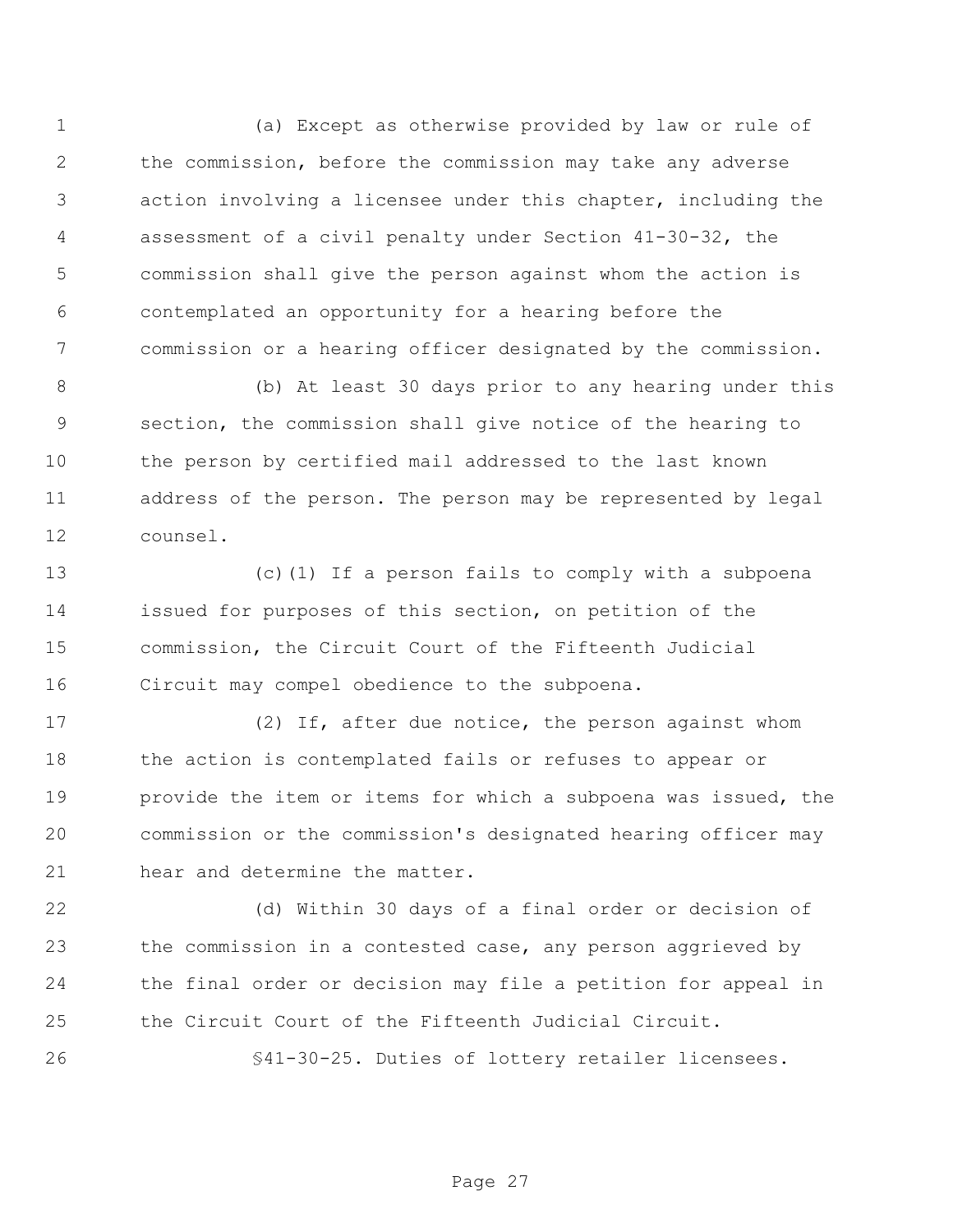A lottery retailer licensee shall do all of the following:

 (1) Promptly report to the commission any facts or circumstances related to the operation of a lottery retailer which would constitute a violation of state or federal law.

 (2) Conduct all lottery activities and functions in a manner that does not pose a threat to the public health, safety, or welfare of the residents of this state and that does not adversely affect the security or integrity of the operation of those games in this state.

 (3) Hold the commission and this state harmless 12 from, and defend and pay for the defense of, any and all claims that may be asserted against a lottery retailer 14 licensee, the commission, or the state or employees thereof, arising from the licensee's actions or omission while conducting any lottery activity.

 (4) Assist the commission in regulating the revenue of lottery activity.

(5) Maintain all records required by the commission.

 (6) Upon request by the commission, provide the commission access to all records and the physical premises where the licensee's lottery activities occur, for the purpose of monitoring or inspecting the licensee's activities and lottery equipment.

 (7) Keep current in all payments and obligations to the commission.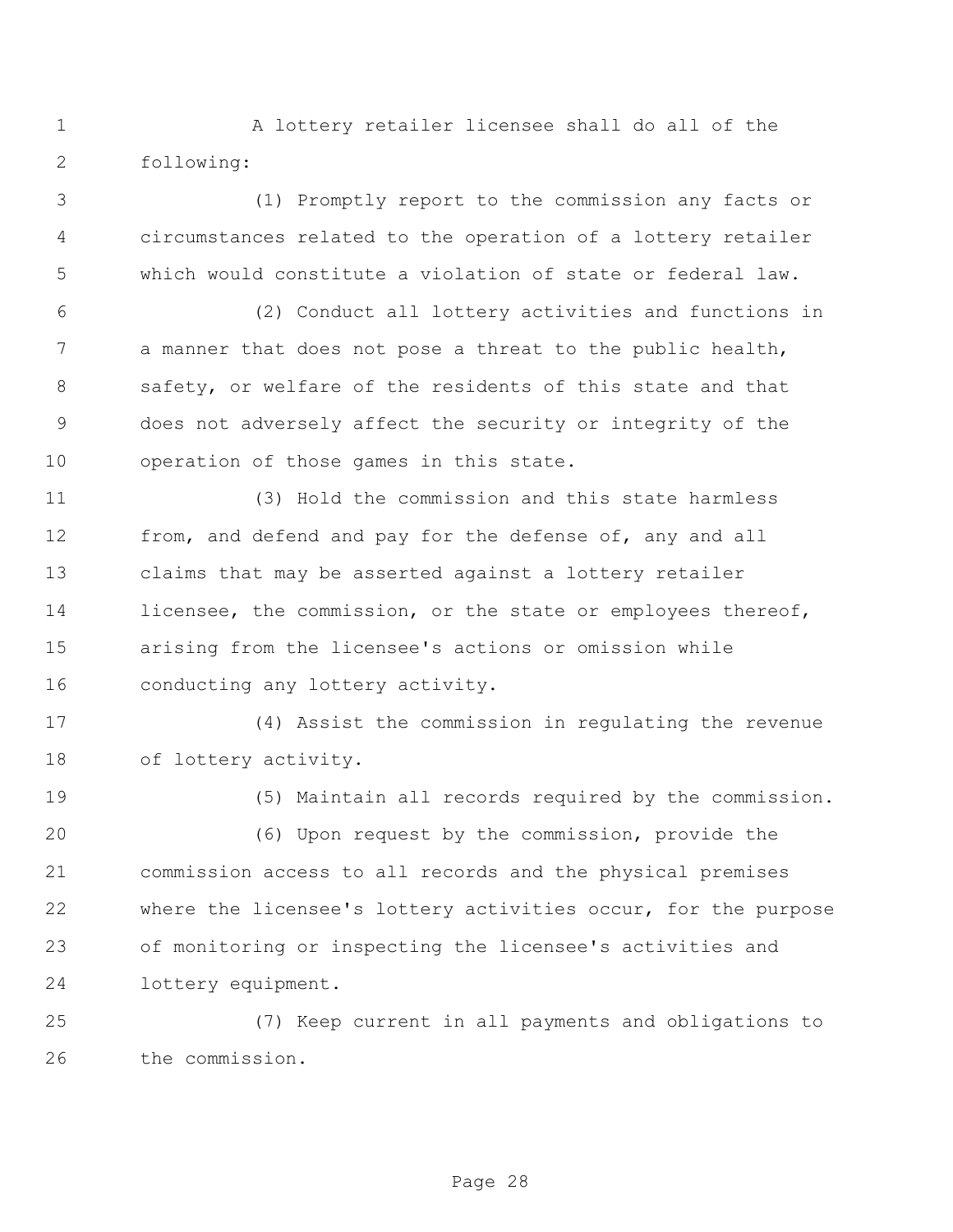(8) Prohibit a person from tampering with or interfering with the operation of any lottery activity.

 (9) Ensure that all lottery activity is in conformity with specifications and requirements of the commission.

 (10) Install, post, and display conspicuously at locations within or about the lottery retailer signs and other promotional material as required by the commission.

§41-30-26. Required reports.

 The holder of a lottery retailer license shall maintain daily records showing the gross receipts and adjusted gross receipts of the licensee and shall timely file with the commission any additional reports required by the commission by rule.

§41-30-27. Lottery games.

 (a) The commission shall adopt rules governing the licensing, administration, and conduct of lottery games and 18 the retail sale of lottery tickets thereof.

 (b) No person other than the holder of a lottery retailer license may sell lottery tickets in connection with any lottery game.

 (c) License fees for a lottery retailer license shall be set by the commission. The lottery retailer license term shall be set by the commission. All license fees shall be remitted to the State Treasury to the credit of the Alabama Education Lottery Trust Fund.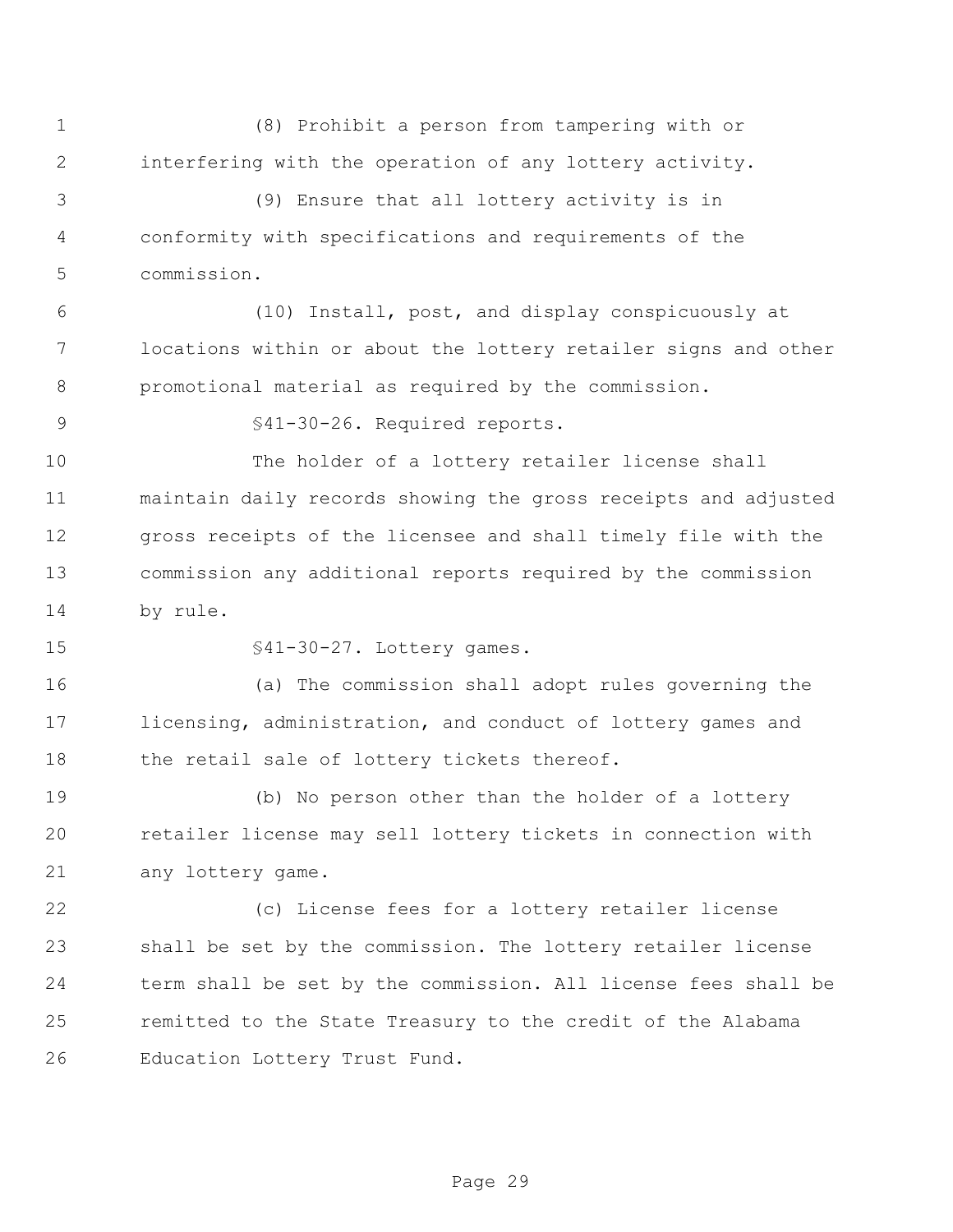(d) The commission may not grant a lottery retailer license until it determines that each person who has control of the applicant meets all qualifications for licensure as established by rule of the commission. For purposes of this subsection, "control of the applicant" means any owner of 10 percent or more of the applicant, its chief executive officer, and any individual who has ultimate responsibility for the applicant's operations in this state.

 (e) A lottery retailer license authorizes the retail sale of lottery tickets only at the licensed facility of the licensee.

 (f) A lottery retailer licensee shall submit to the commission such documentation or information as the commission may require demonstrating that the licensee continues to meet the requirements of the law and rules of the commission.

 (g) The commission may enter into agreements with other states and jurisdictions to authorize individuals who are physically located in a signatory jurisdiction to participate in lottery games conducted by one or more operators licensed by the signatory states and jurisdictions.

 §41-30-28. Alabama Education Lottery Trust Fund created; distribution of proceeds.

 (a) The Alabama Education Lottery Trust Fund is created in the State Treasury.

 (b)(1) The proceeds from any lottery approved by the commission shall be applied first to the payment of the expenses of administering, operating, and regulating the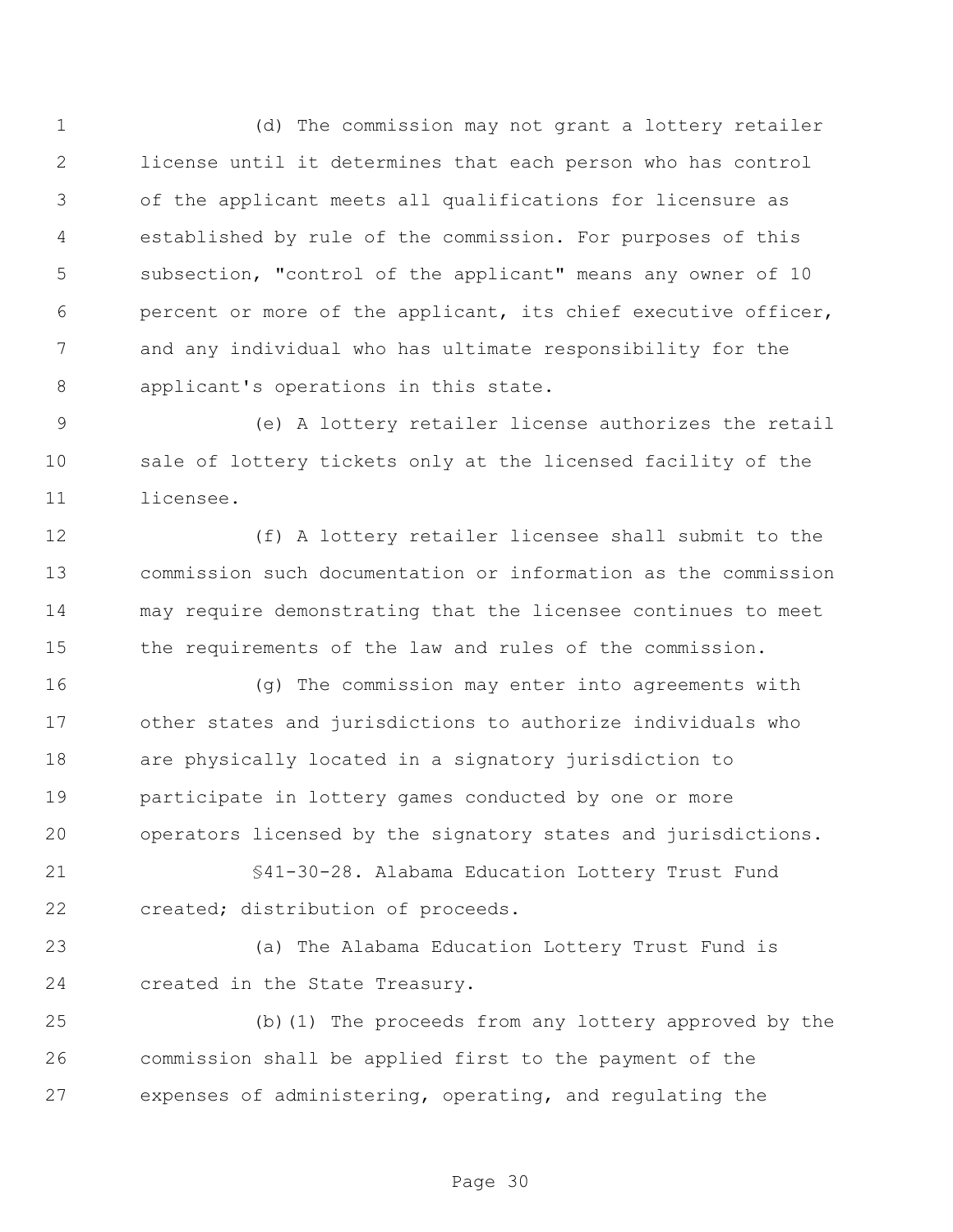Alabama Education Lottery and any scholarship program created under Section 41-30-29, including, without limitation, the payment of all prizes, without any further appropriation required by law.

 (2) The balance of the proceeds after the payments are applied pursuant to subdivision (1) shall be deposited into the Alabama Education Lottery Trust Fund.

 (c) Remaining proceeds in the fund shall be annually appropriated by and through an independent supplemental appropriation bill, as follows:

 (1) The first five hundred thousand dollars (\$500,000) for the creation and operation of inpatient, residential, and outpatient problem gaming treatment centers and programs.

 (2) Seven and one-half percent to the Education Retirees' Trust Fund created by Act 2021-464 (2021 Regular Session) to be used to provide retired teachers and education support staff with periodic bonuses.

 (3) Not more than five hundred thousand dollars (\$500,000) for the payment of dues and fees for school-aged children to attend and participate in agricultural education programs, including programs by the Future Farmers of America (FFA) and 4-H organizations.

 (4) All remaining proceeds shall be used for the creation and administration of educational scholarship programs created under this chapter.

§41-30-29. Program Creation and Administration.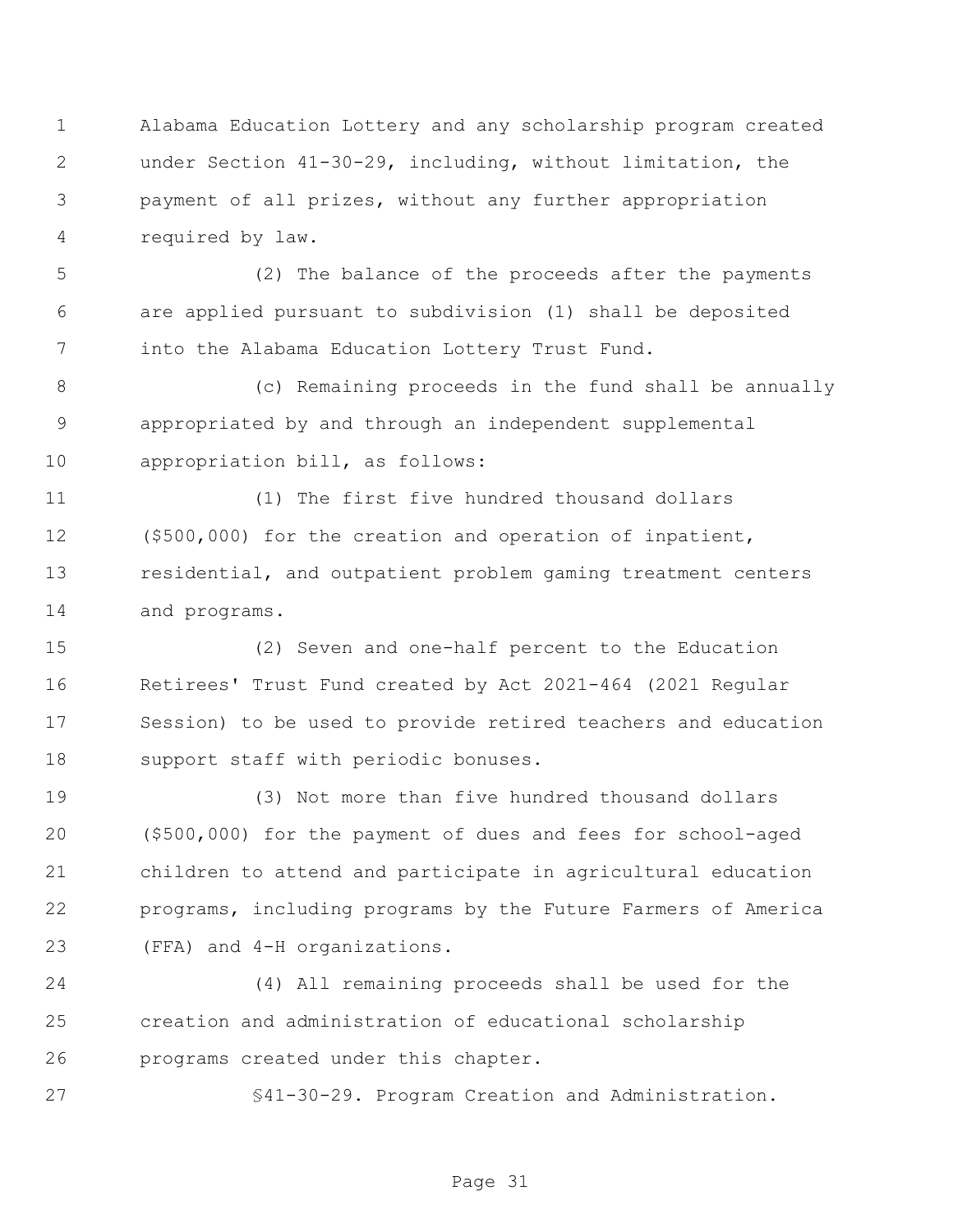(a) There is hereby created the Alabama Graduate Retention and Development (Alabama GRADs) Two-year College and Workforce Development Scholarship Program, the Alabama Graduate Retention and Development (Alabama GRADs) Four-year College Scholarship Program, and the Alabama Graduate Retention and Development (Alabama GRADs) Four-year College Student Loan Repayment Program. The programs shall be 8 administered by ACHE.

 (b) ACHE may adopt rules to establish all of the following:

(1) Deadlines for applications to each program.

 (2) Appeal procedures for the denial or revocation of any scholarship or loan repayment amount awarded pursuant to this act

 (3) Any other rule necessary to implement and administer the programs established by this section.

 (c) ACHE shall not distribute any award under this chapter until the amounts in the Alabama Education Lottery Trust Fund reach the amounts required in House Bill \_\_ of the 2022 Regular Session.

 §41-30-30. Alabama GRADs Two-year College and Workforce Development Scholarship Program - Eligibility.

 (a) To be initially eligible for the Alabama GRADs Two-year College and Workforce Development Scholarship Program, a student shall:

(1) Satisfy either of the following: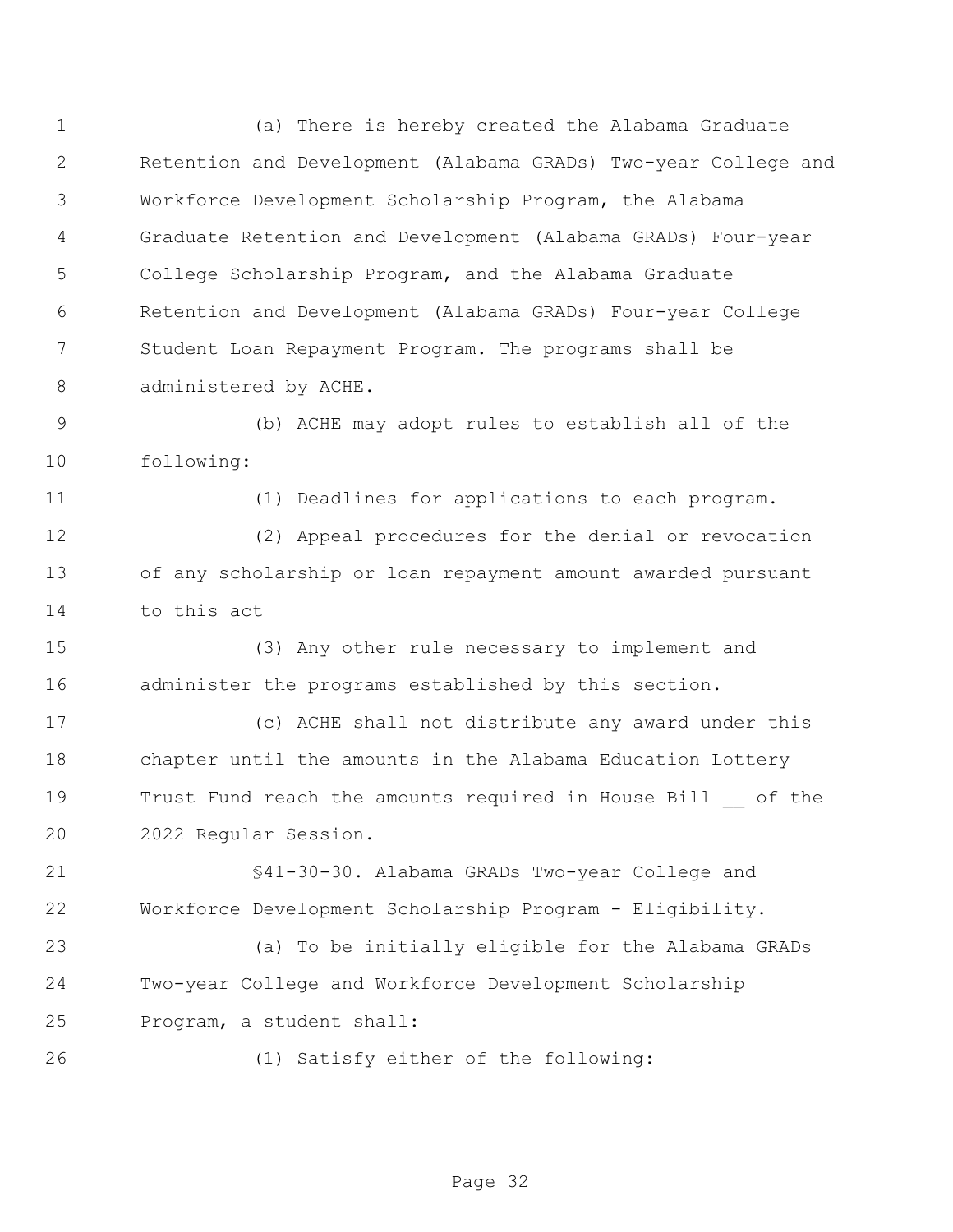1 a. The student shall be admitted to, and enrolled full-time, in an eligible postsecondary program within three years of any of the following:

1. Graduation from an eligible high school.

 2. Obtaining a high school equivalency certificate or diploma; provided, that the student obtains the high school equivalency certificate or diploma prior to the student reaching 19 years of age.

 3. Graduation from an out-of-state secondary school operated by the government of the United States accredited by the appropriate regional accrediting association for the state 12 in which the school is located, or accredited by an accrediting association recognized by the foreign nation in which the school is located. This subparagraph shall apply only to a dependent child of a military parent.

16 b. The student shall be enrolled in an eligible high school and engaged in a dual enrollment program through an eligible postsecondary program.

 (2) The student shall be a citizen or lawful permanent resident of the United States.

 (b)(1) To maintain eligibility for the Alabama GRADs Two-year College and Workforce Development Scholarship Program, an eligible recipient shall meet both of the following requirements:

 a. Except as provided in subsection (2) and (3), continue to be admitted to, and enrolled full-time in, an eligible postsecondary program.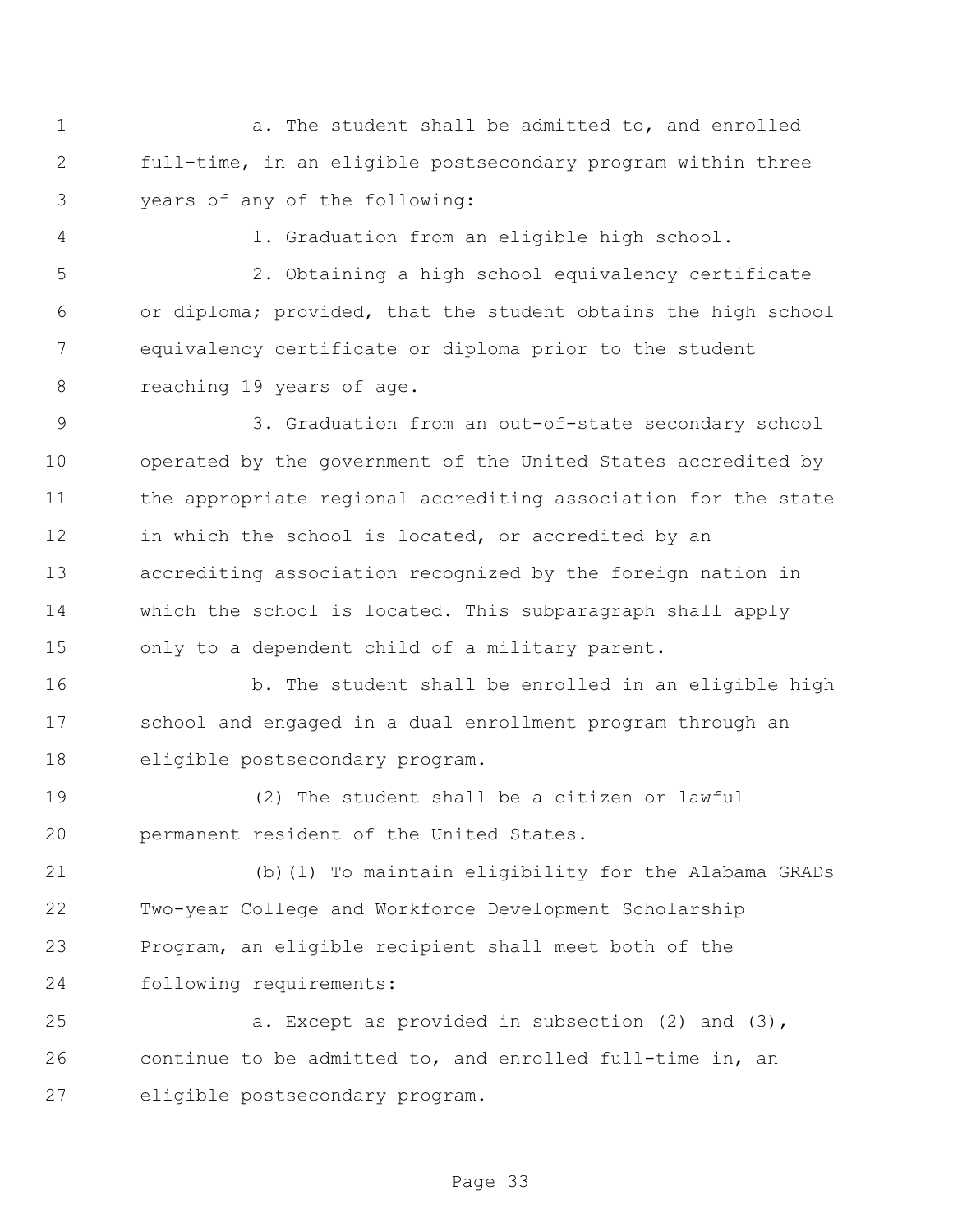1 b. Maintain a grade point average of 2.0 or above in the eligible postsecondary program.

 (2) An eligible recipient with a documented learning disability shall enroll each semester in the maximum number of semester hours that is established by the eligible postsecondary institution as feasible for the student to attempt with respect to his or her eligible postsecondary program.

 (3) An eligible recipient who does not have a documented learning disability may enroll in fewer than 12 semester hours if required by the eligible postsecondary program in which the recipient is enrolled.

 (c) An eligible recipient who has an approved medical leave of absence from an eligible postsecondary program may continue to receive the scholarship upon resuming the recipient's education at an eligible postsecondary institution so long as the recipient continues to meet all applicable eligibility requirements. The sum of all approved leaves of absence shall not exceed six months, except as provided for in rules adopted by ACHE.

 (d)(1) An eligible recipient may continue to receive an Alabama GRADs Two-year College and Workforce Development Program scholarship until the occurrence of the first of any of the following events:

 a. The recipient has earned a certificate, diploma, or associate degree in an eligible postsecondary program from a postsecondary institution.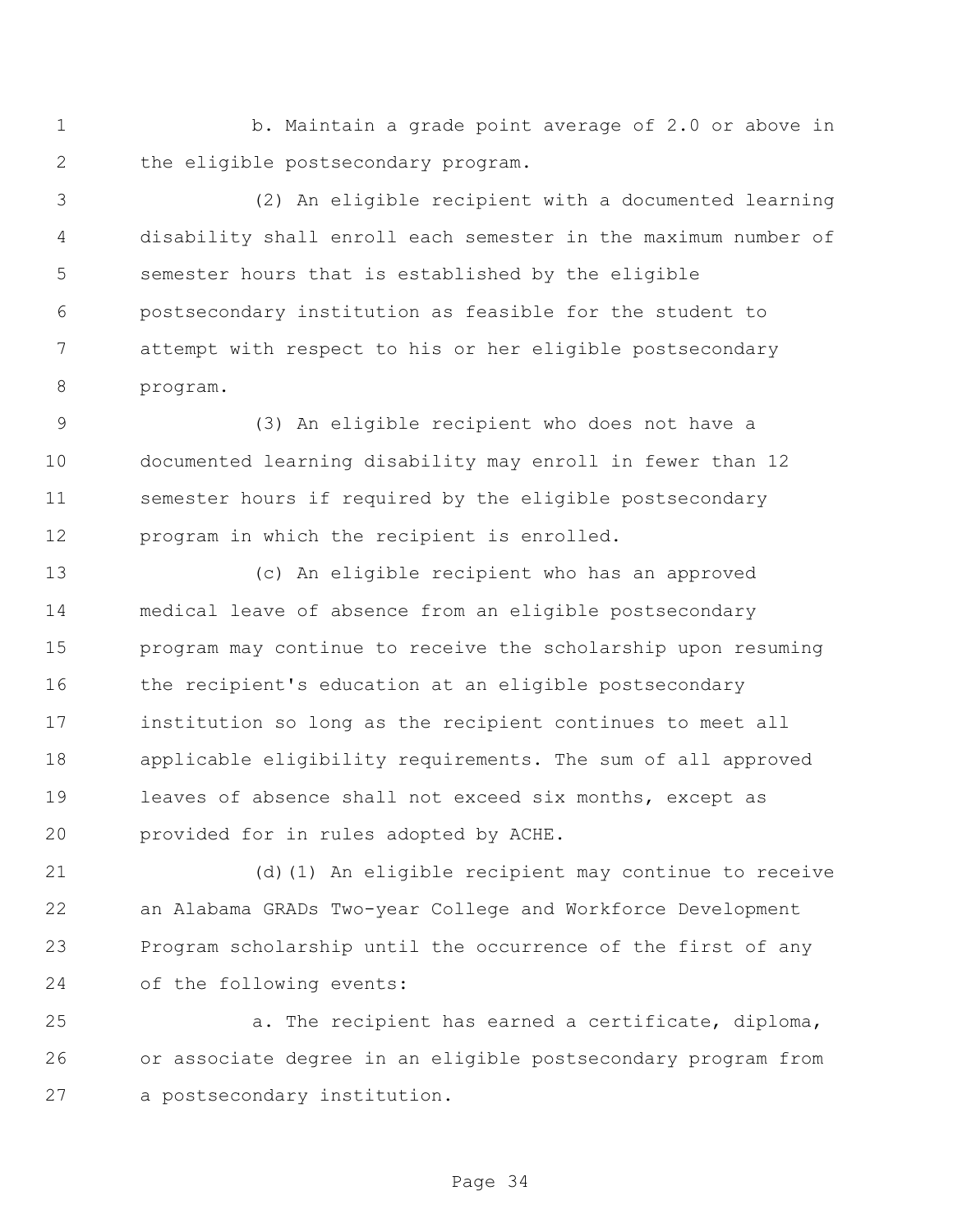1 b. The recipient has attended an eligible postsecondary institution as an eligible recipient for five semesters if the institution is on a semester system, or its equivalent if the institution is on a system other than a semester system. The semester limit shall not include an approved leave of absence.

 (2) An eligible recipient with a documented learning disability shall be eligible for the Alabama GRADs Two-year College and Workforce Development Program scholarship until the occurrence of the first of any of the following events:

11 a. The recipient has earned a certificate, diploma, or associate degree from a postsecondary institution in an eligible postsecondary program.

 b. The recipient has attended an eligible postsecondary institution as an eligible recipient for the minimum number of semesters the eligible postsecondary institution establishes as feasible for the student to complete the course work for his or her eligible postsecondary program, not to exceed seven semesters, if the institution is on a semester system, or its equivalent if the institution is on a system other than a semester system. The semester limit shall not include an approved leave of absence.

 §41-30-31. Alabama GRADs Two-year College and Workforce Development Scholarship Program - Benefit.

 (a) An Alabama GRADs Two-year College and Workforce Development Scholarship at an eligible postsecondary institution shall be the lesser of either of the following: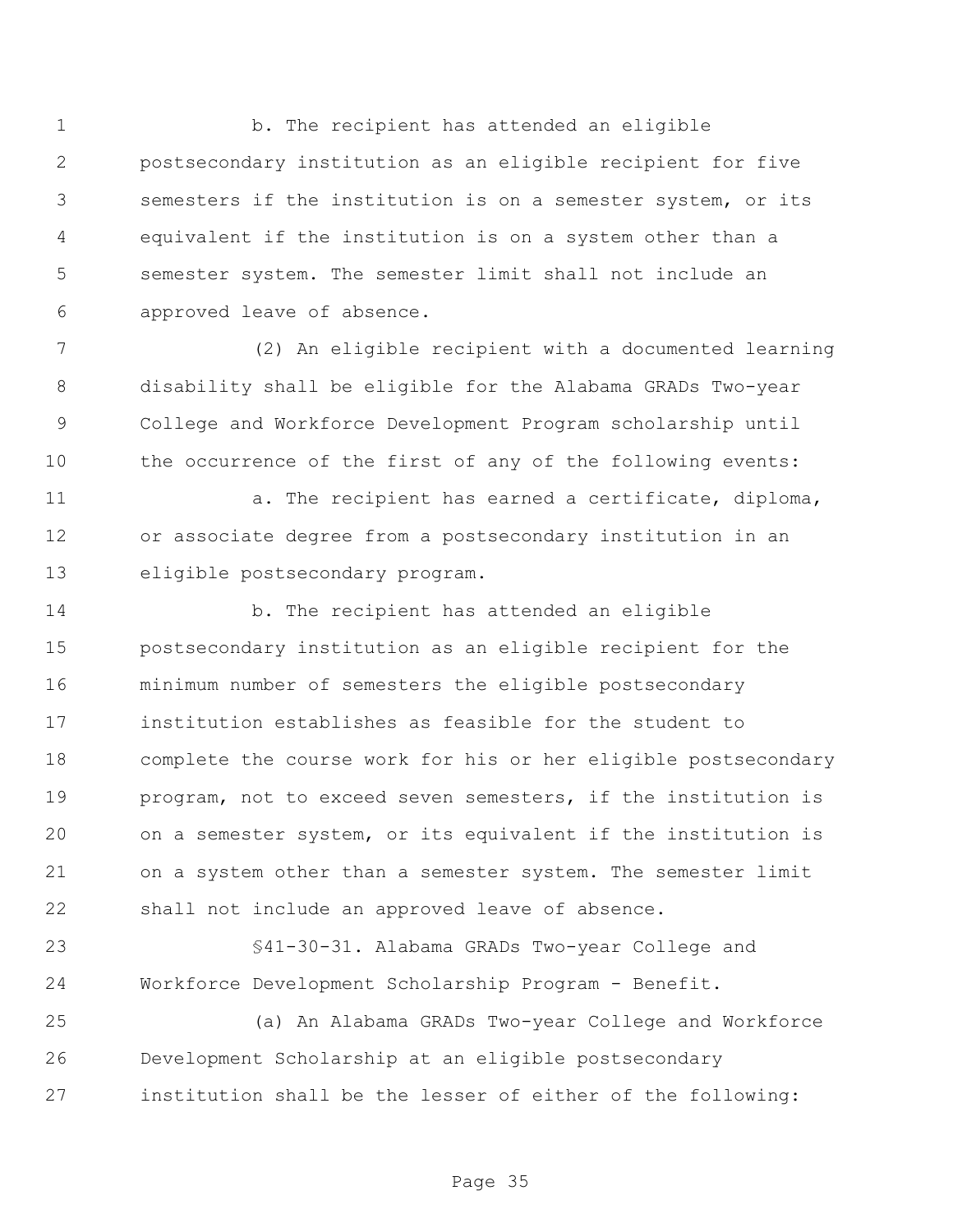(1) Two thousand five hundred dollars (\$2,500).

 (2) The cost of tuition and mandatory fees at the eligible postsecondary institution attended less all other gift aid, not to exceed 90 percent of the cost of tuition and mandatory fees. Gift aid shall be credited first to the student's tuition and mandatory fees.

 (b) ACHE shall pay to the appropriate eligible postsecondary institution an amount equal to the amount calculated under subsection (a) on behalf of each eligible recipient at times to be determined by ACHE.

 §41-30-32. Alabama GRADs Four-year College Student Loan Repayment Program - Eligibility.

 (a) To be eligible for the Alabama GRADs Four-year College Student Loan Repayment Program, an applicant must satisfy each of the following criteria:

 (1) He or she must have earned a bachelor's degree or the equivalent in an eligible postsecondary program from an eligible postsecondary institution.

 (2) He or she must have an outstanding balance of federal student loans owed in connection with obtaining the degree specified in subsection (a).

(3) He or she must be a resident of Alabama.

 (4) He or she must be employed in Alabama as established under rules adopted by ACHE.

 (5) He or she must be a citizen or lawful permanent resident of the United States.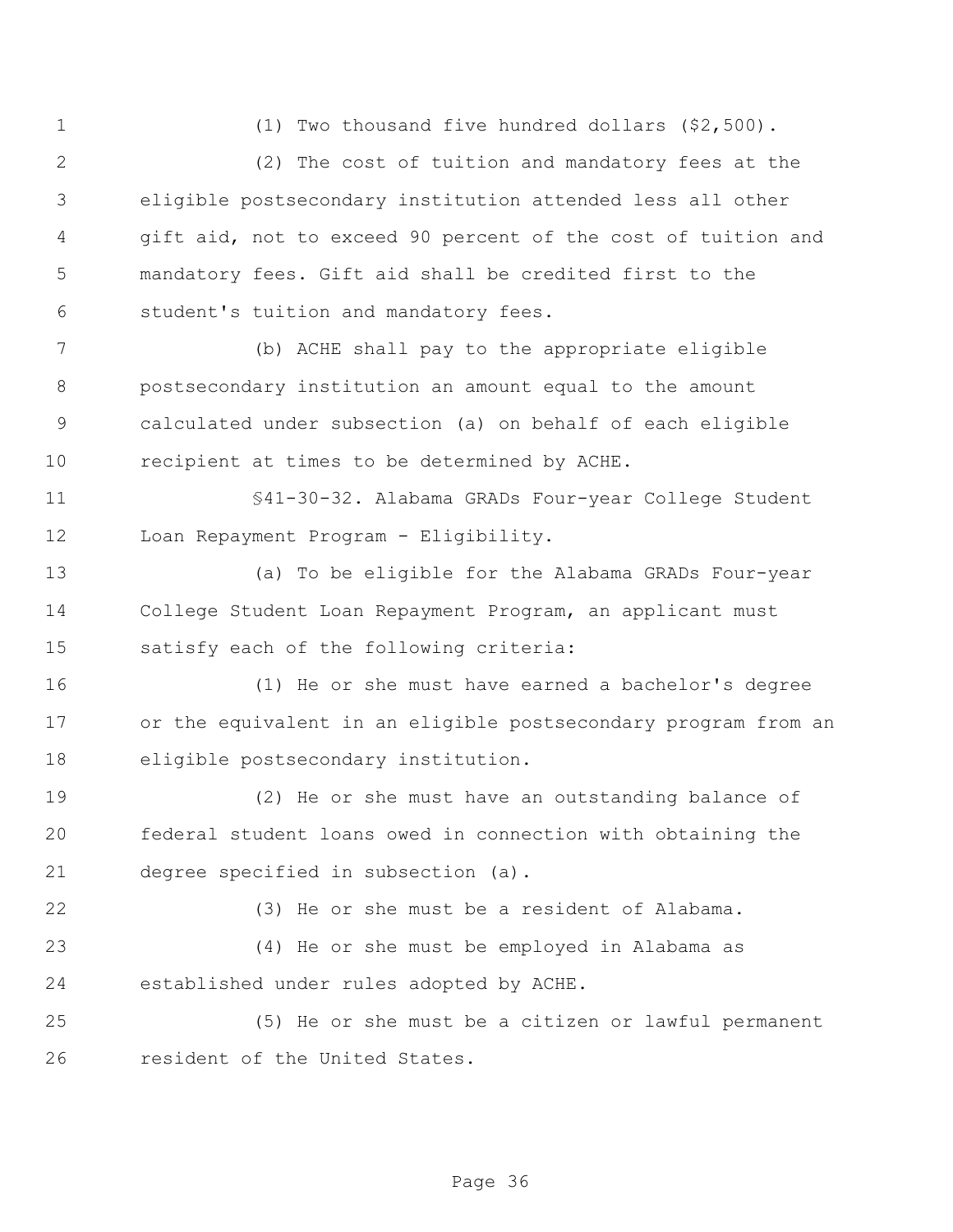(b) An applicant shall notify ACHE in writing of any change in status within 30 days after the change. Failure to notify ACHE of a change in status shall exclude the applicant from future eligibility. All of the following constitute a change in status: (1) A change in name. (2) A change in residence. 8 (3) A change in employment status. (4) Repayment in full of any previously outstanding balance of federal student loans. (5) Any other change specified by ACHE. (c) An applicant shall establish his or her initial 13 and continued eligibility in the manner, and at the times, established under rules adopted by ACHE. §41-30-33. Alabama GRADs Four-year College Student Loan Repayment Program - Benefit. (a) Annually, ACHE shall calculate the amount available for the Alabama GRADs Four-Year College Student Loan Repayment benefit by dividing the total amount of funds appropriated out of the Alabama Education Lottery Trust Fund for the scholarship by the total number of eligible recipients. (b)(1) Subject to subdivision (2), ACHE shall pay each eligible recipient, in each of the four years following his or her receipt of the degree specified in Section 41-30-34(a), an amount equal to the amount calculated under subsection (a).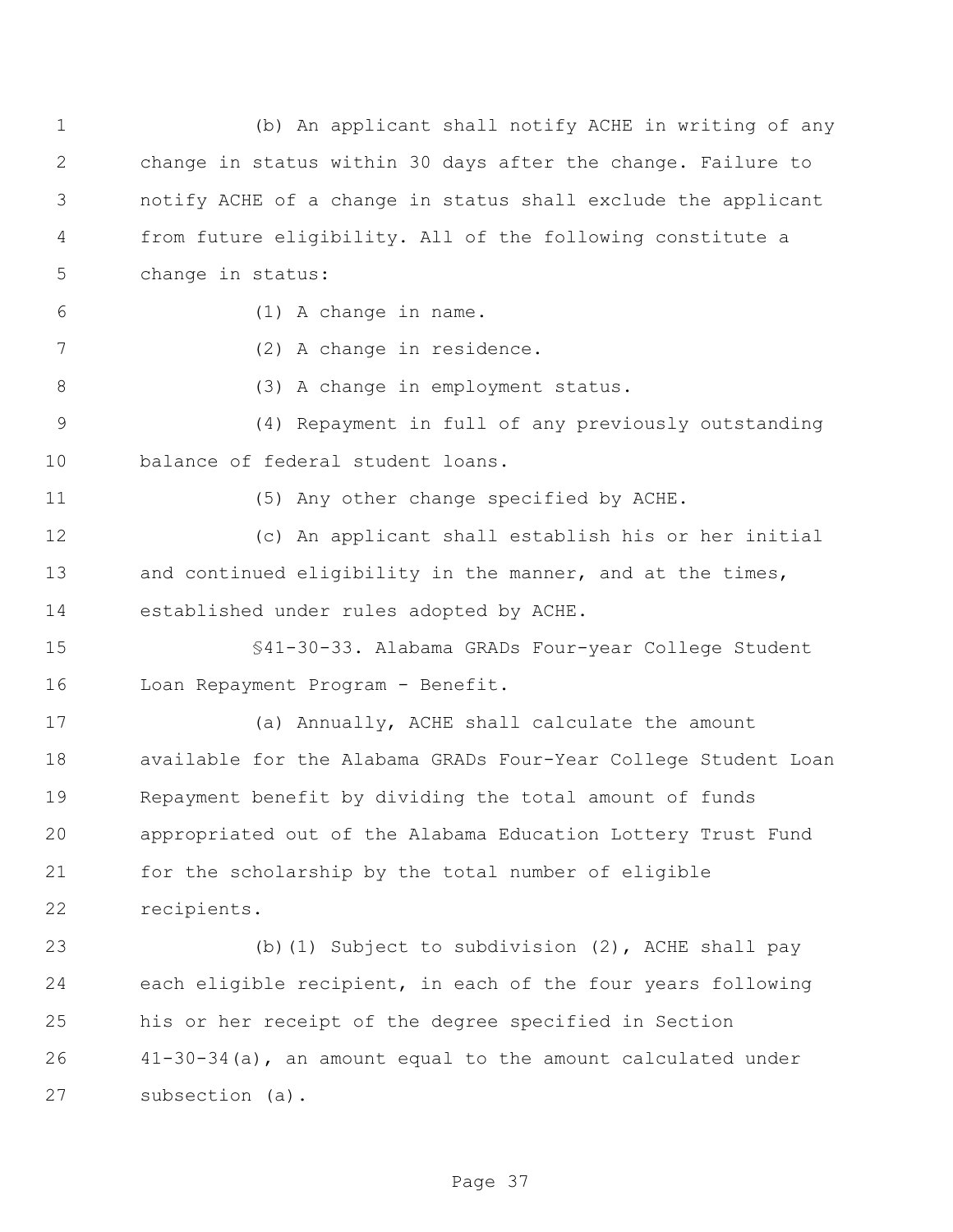(2) Loan repayment awards shall be applied directly to an outstanding federal student loan balance held by the eligible recipient on a schedule determined by ACHE. (3) If the award amount is larger than an eligible recipient's outstanding loan balance, the award amount shall be reduced to the amount of the loan balance. (4) ACHE shall take reasonable steps to inform eligible recipients that the Alabama GRADs Four-Year College Student Loan Repayment benefit constitutes income for purposes of federal and state income tax. §41-30-34. Alabama GRADs Four-year College Scholarship Program - Eligibility. (a) To be initially eligible for the Alabama GRADs Four-year College Scholarship Program, a student shall be admitted to, and enrolled full-time in, an eligible postsecondary program within three years of any of the following: (1) Graduation from an eligible high school. (2) Obtaining a high school equivalency certificate or diploma prior to the student reaching 19 years of age. (3) Graduation from an out-of-state secondary school operated by the government of the United States, accredited by the appropriate regional accrediting association for the state in which the school is located, or accredited by an accrediting association recognized by the foreign nation in which the school is located. This subdivision shall apply only to a dependent child of a military parent.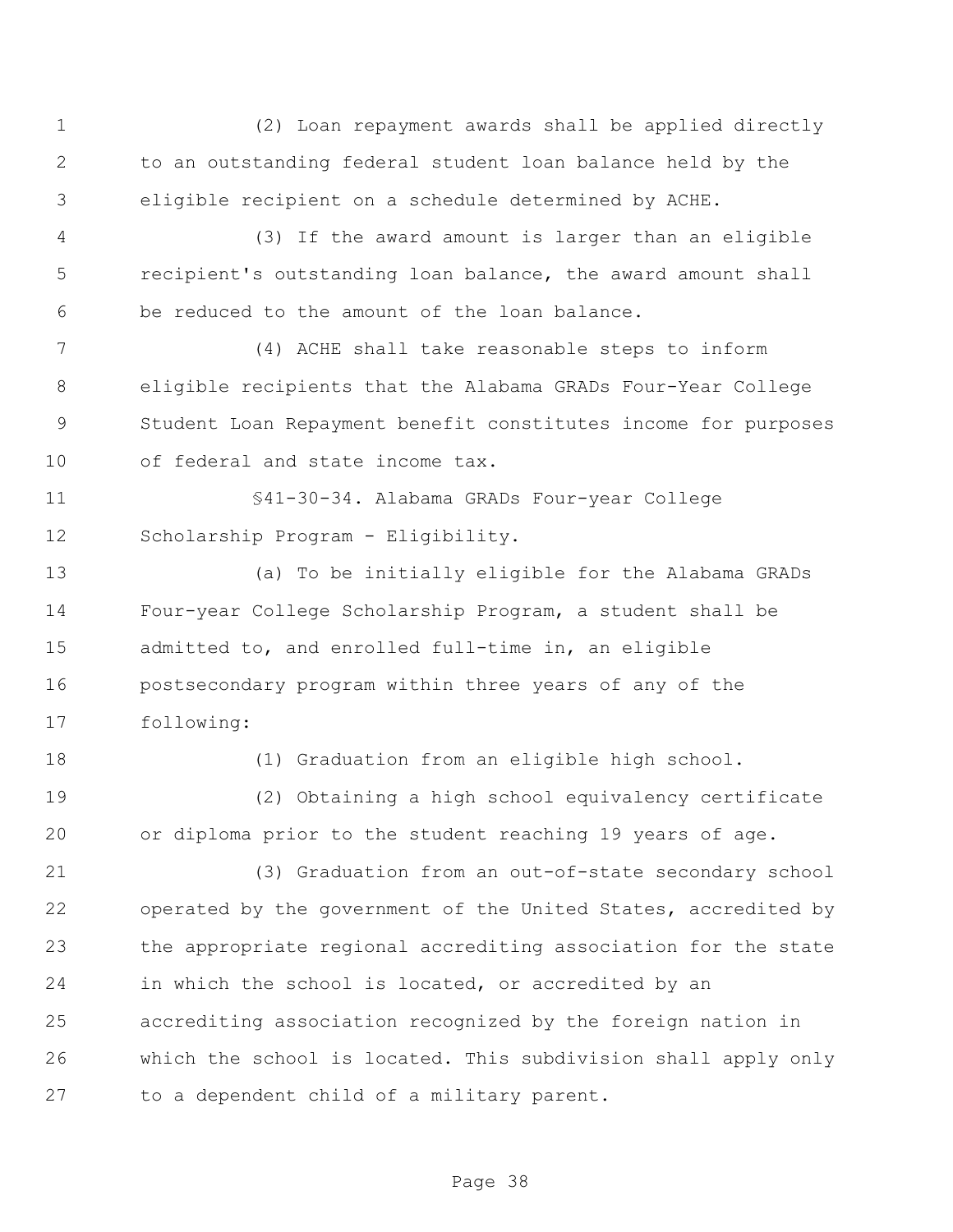(b)(1) Except as otherwise provided in subsections (2) and (3), to maintain eligibility for the Alabama GRADs Four-year College Scholarship Program, an eligible recipient shall:

 a. Continue to be admitted to, and enrolled full-time in, an eligible postsecondary program.

7 b. Maintain a grade point average of 2.0 or above in 8 the eligible postsecondary program.

 (2) An eligible recipient with a documented learning disability shall enroll each semester in the maximum number of semester hours that is established by the eligible postsecondary institution as feasible for the student to attempt with respect to his or her eligible postsecondary program.

 (3) An eligible recipient who does not have a documented learning disability may enroll in fewer than 12 semester hours if required by the eligible postsecondary program in which the recipient is enrolled.

 (c) An eligible recipient who has an approved medical leave of absence from an eligible postsecondary program may continue to receive the scholarship upon resuming the recipient's education at an eligible postsecondary institution so long as the recipient continues to meet all applicable eligibility requirements. The sum of all approved leaves of absence shall not exceed six months, except as provided for in rules adopted by ACHE.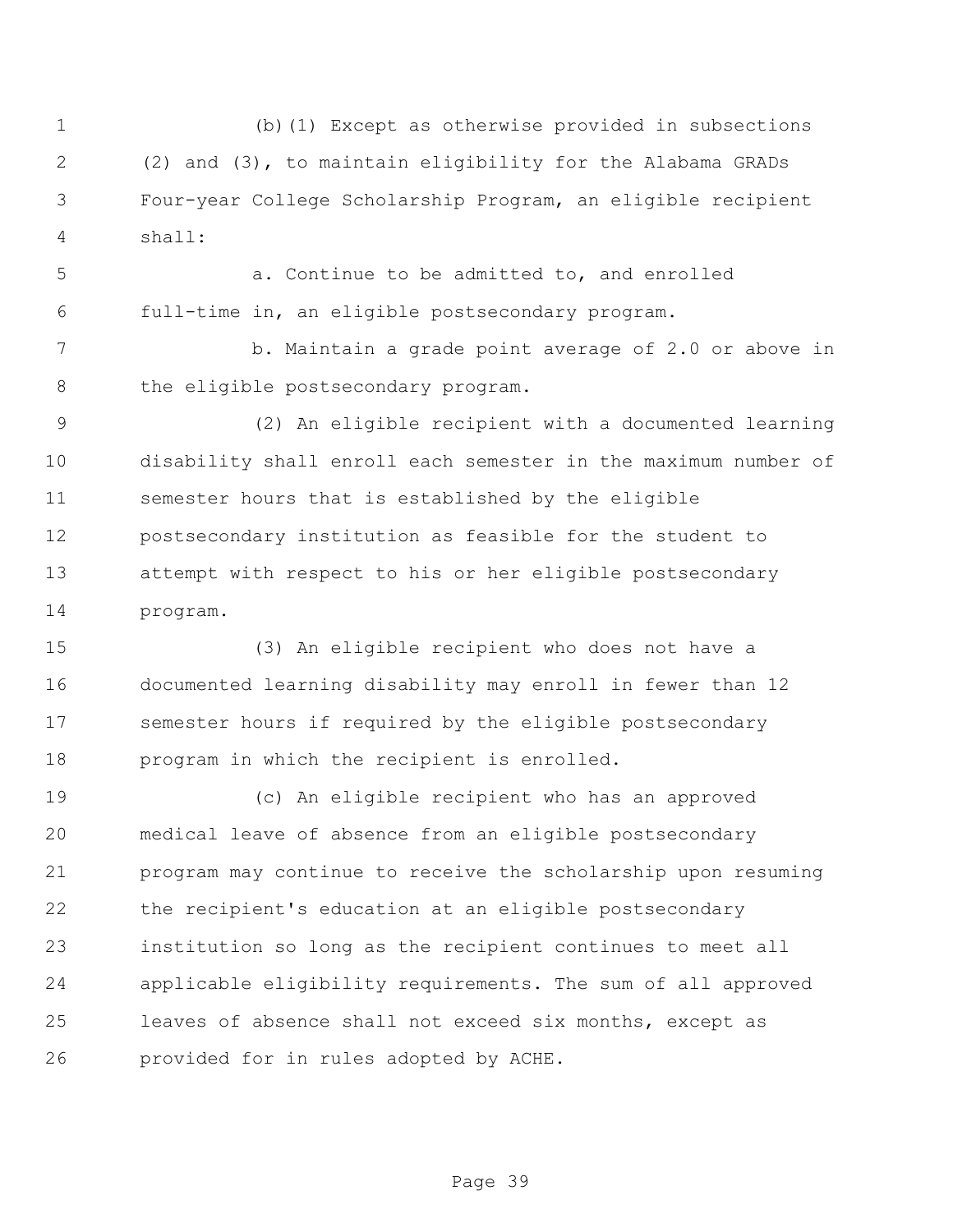(d)(1) An eligible recipient may continue to receive an Alabama GRADs Four-Year College Scholarship until the occurrence of the first of the following events:

 a. The recipient has earned a bachelor's degree or equivalent from a postsecondary institution.

 b. The student has attended an eligible postsecondary institution as an eligible recipient for nine semesters if the institution is on a semester system, or its equivalent if the institution is on a system other than a semester system. Such semester limit shall not include an approved leave of absence.

 (2) A student with a documented learning disability shall be eligible for the Alabama GRADs Four-Year College Scholarship until the occurrence of the first of either of the following events:

 a. The recipient has earned a bachelor's degree or equivalent from a postsecondary institution.

18 b. The recipient has attended an eligible postsecondary institution as an eligible recipient for the minimum number of semesters the eligible postsecondary institution establishes as feasible for the student to complete the course work for his or her eligible postsecondary program, not to exceed 11 semesters, if the institution is on a semester system, or its equivalent if the institution is on a system other than a semester system. The semester limit shall not include an approved leave of absence.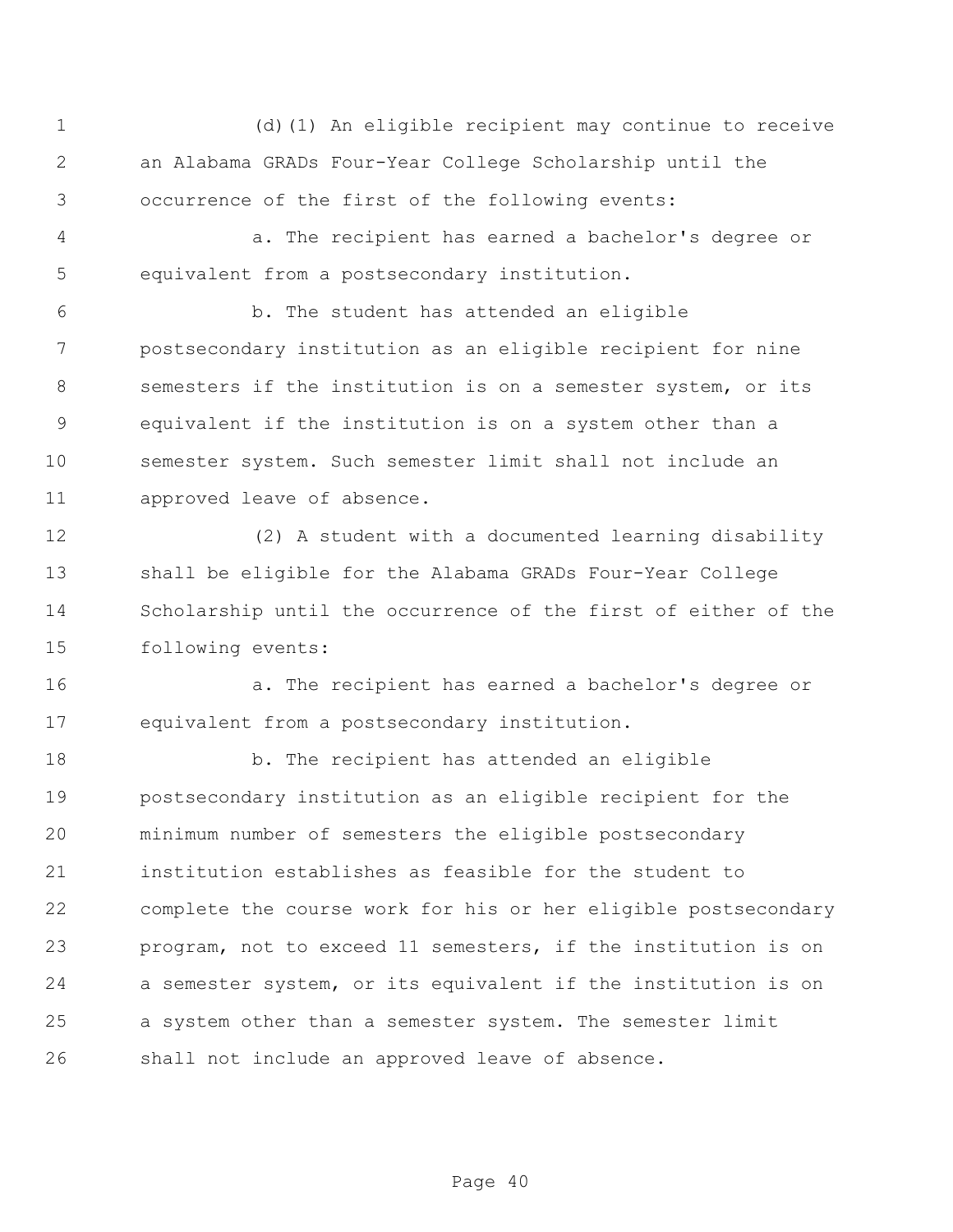§41-30-35. Alabama GRADs Four-year College Scholarship Program - Benefit.

 (a) An Alabama GRADs Four-Year College Scholarship shall be equal to the amount appropriated by the Legislature from the Alabama Education Lottery Trust Fund for the scholarship, divided by the total number of eligible recipients.

 (b) ACHE shall pay to the appropriate eligible postsecondary institution an amount equal to the amount calculated under subsection (a) on behalf of each eligible recipient at times to be determined by ACHE.

§41-30-36. Reporting.

 ACHE shall research and analyze data concerning the programs created under this chapter, including, but not limited to, student success and scholarship retention. ACHE shall report its findings each year not later than March 15 to 17 the Governor, the Lieutenant Governor, the Speaker of the House of Representatives, the President Pro Tempore of the Senate, the Chair of the House Ways and Means Education Committee, the Chair of the Senate Finance and Taxation Education Committee, the Chair of the House Education Policy Committee, and the Chair of the Senate Education Policy Committee.

 §41-30-37. Misdemeanor Lottery Offenses. (a) A person may not do any of the following: (1) Knowingly make a false statement on any application for a license under this chapter or on an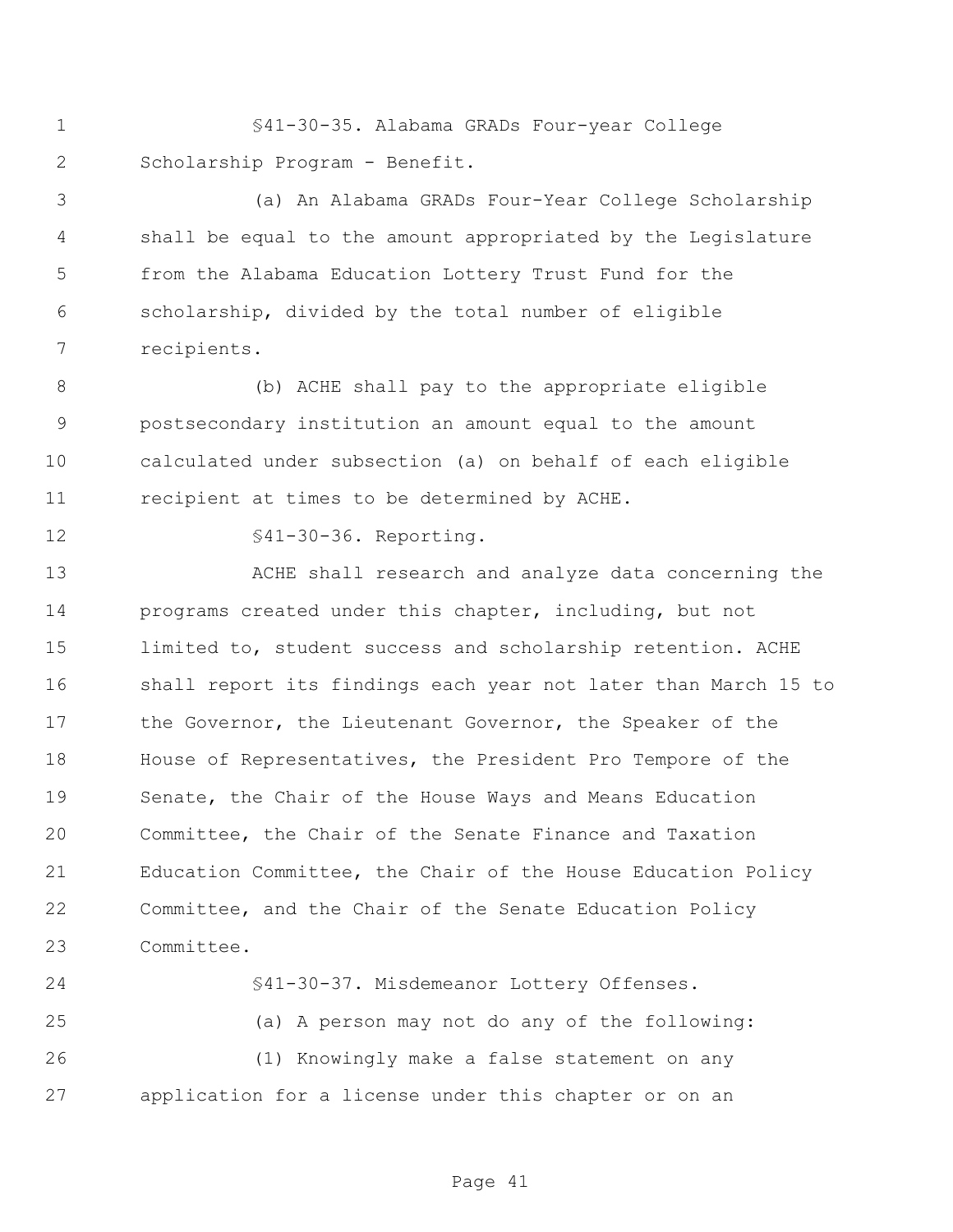- application for renewal of a license issued under this chapter.
- (2) Operate a lottery game under any of the following conditions:

a. Prior to obtaining a license.

 b. After the person's license has expired and prior to actual renewal of the license.

 (b) A person who violates this section shall be guilty of a Class A misdemeanor.

§41-30-38. Unlawful Purchase of Lottery Tickets.

 (a)(1) It is unlawful for any individual under 21 years of age to purchase, use, or possess a lottery ticket, or attempt to purchase, use, or possess a lottery ticket.

 (2) Notwithstanding subdivision (1), it is not unlawful for an individual under 21 years of age who is an employee of a lottery retailer licensee to handle, transport, or sell a lottery ticket if the employee is acting within the 18 line and scope of employment and the licensee, or an employee of the licensee who is 21 years of age or older, is present.

 (b) It is unlawful for any individual under 21 years of age to present or offer to another person proof of identification which is false, fraudulent, or not actually his or her own proof of identification in order to buy, receive, or otherwise obtain, or attempt to buy, receive, or otherwise obtain, any lottery ticket.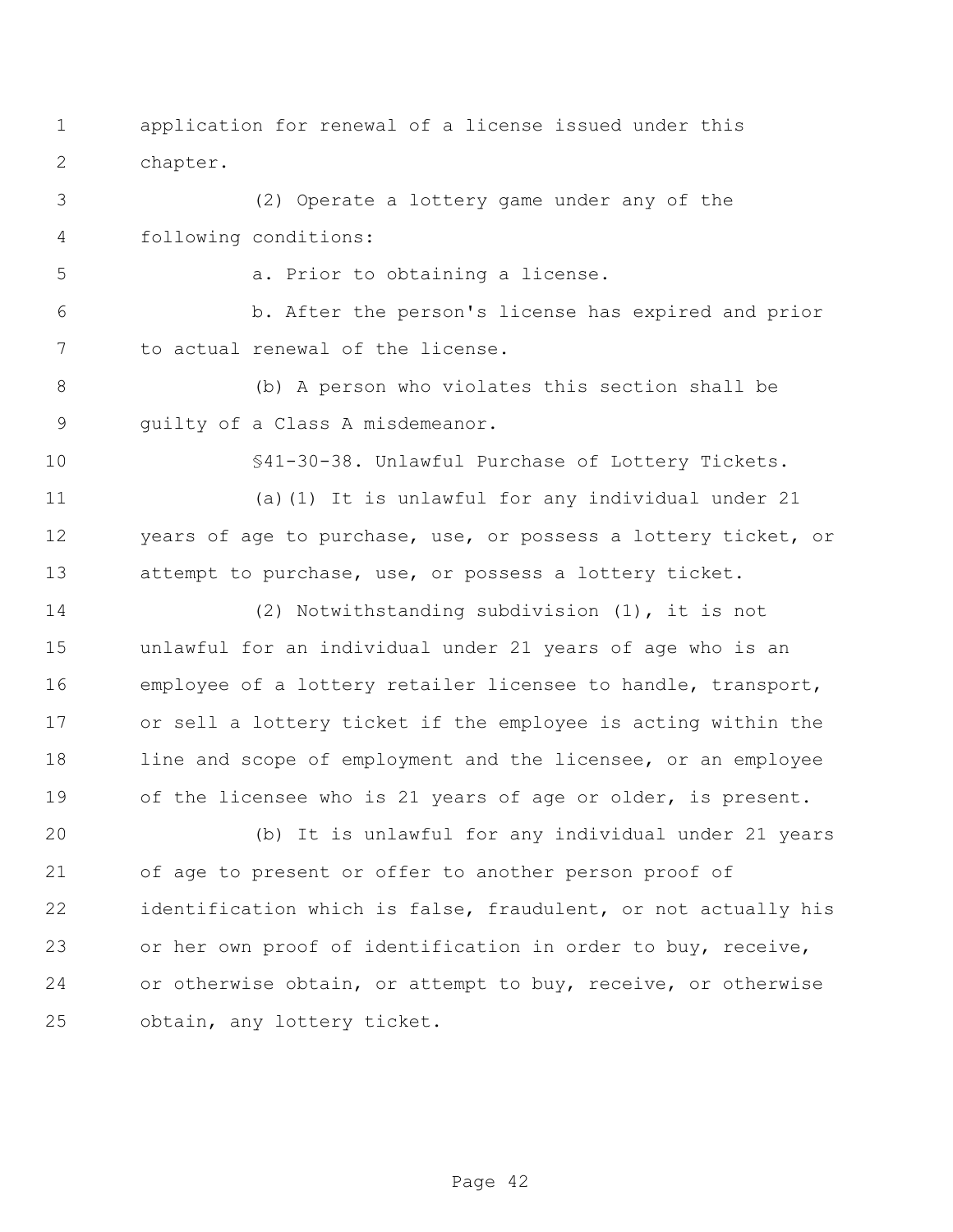(c) A violation of subsection (a) or (b) is a Class C misdemeanor punishable by a fine of not less than fifty dollars (\$50) nor more than five hundred dollars (\$500). (d) The commission may levy a civil penalty against any lottery retailer licensee who requests or requires an employee under 21 years of age to handle, transport, or sell a lottery ticket in a manner that violates subsection (a) as follows: (1) Two hundred fifty dollars (\$250) for a first offense. (2) Five hundred dollars (\$500) for a second or subsequent offense. (e) For purposes of this section, "proof of identification" means any one or more of the following documents used for purposes of determining the age of an individual purchasing, or attempting to purchase, a lottery ticket: (1) A valid driver license issued by any state and bearing the photograph of the presenting individual.

(2) United States Uniform Service Identification.

(3) A valid passport.

 (4) A valid identification card issued by any state agency for the purpose of identification and bearing the photograph and date of birth of the presenting individual.

 (f) The commission may adopt rules to provide further requirements for the presentation of proof of